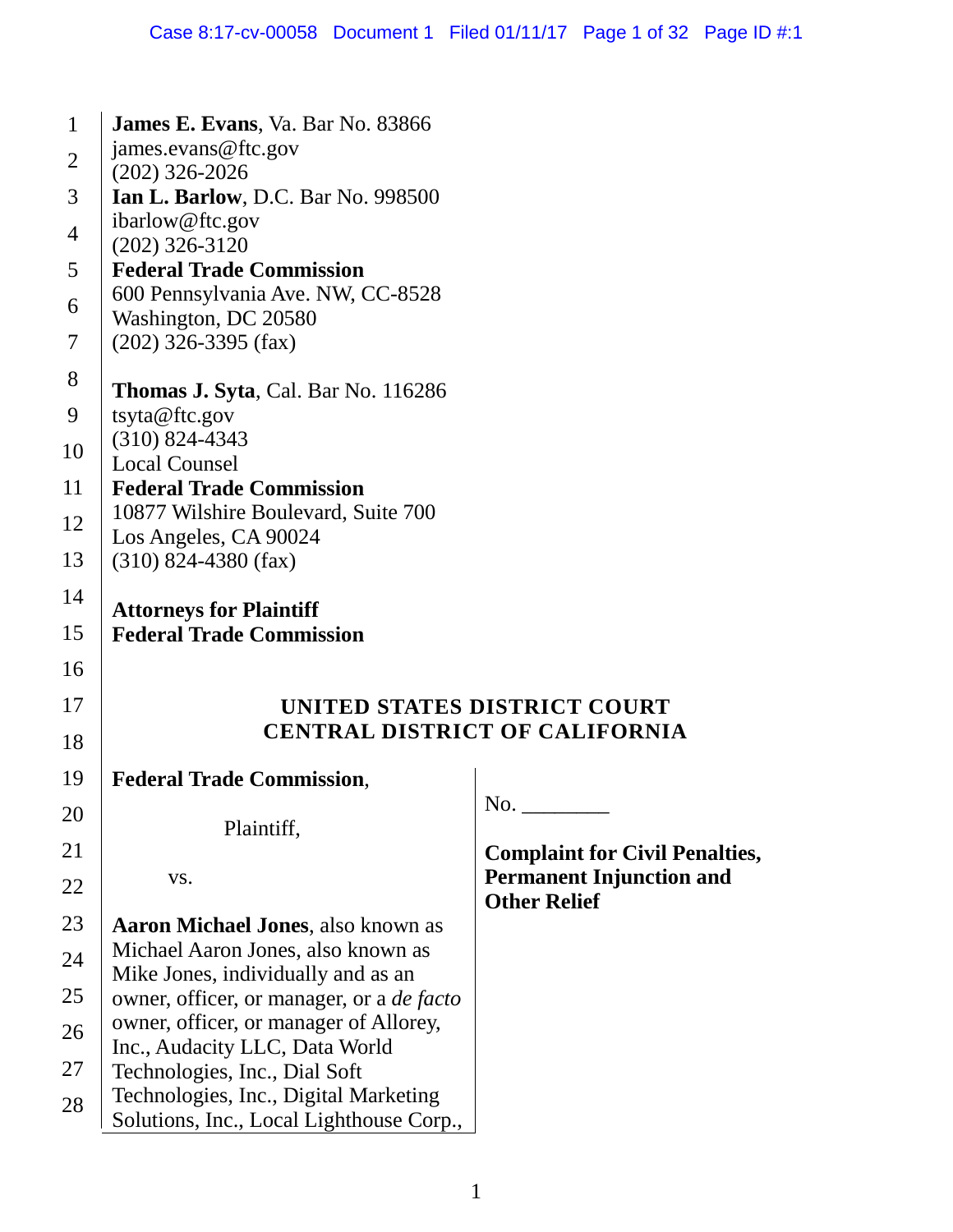Savilo Support Services, Inc., Secure Alliance Corp., Velocity Information

**Houston Fraley**, individually and as an

**Kasia Kinaman**, individually and as an officer of Digital Marketing Solutions,

**Eric Oakley**, individually and as an officer of Local Lighthouse Corp. and

**Richard Paik**, individually, as an officer of Local Lighthouse Corp. and Secure Alliance Corp., and as an owner, officer, or manager, or *de facto* owner, officer, or manager of Allorey, Inc., Data World Technologies, Inc., Dial

Soft Technologies, Inc., Digital Marketing Solutions, Inc., Savilo Support Services, Inc., and Velocity

Dial Soft Technologies, Inc.;

Allorey, Inc. and Dial Soft

Technologies, Inc.;

**Raymund Verallo**, also known as Raymond Verallo, also known as Ray Verallo, individually and as an officer of

**Steven Stansbury**, also known as Steve Stansbury, individually and as an officer of Data World Technologies, Inc., and

Information Corp.;

Velocity Information Corp.;

Corp., and World Access Media;

officer of Local Lighthouse Corp.;

**Tyler Hall**, individually and as an officer of Local Lighthouse Corp. and

Secure Alliance Corp.;

| $\mathbf 1$           |
|-----------------------|
| $\overline{c}$        |
| 3                     |
| $\overline{4}$        |
| 5                     |
| 6                     |
| $\overline{7}$        |
| 8                     |
| 9                     |
| 10                    |
| <sup>11</sup>         |
| 12                    |
| 13                    |
| 14                    |
| 15                    |
| 16                    |
| 17                    |
| 18                    |
| 19                    |
|                       |
| 21                    |
| $\sum_{i=1}^{n}$<br>າ |
| $^{23}$               |
| 24                    |
| 25                    |
| 26                    |
| 27                    |
| 28                    |

Inc.;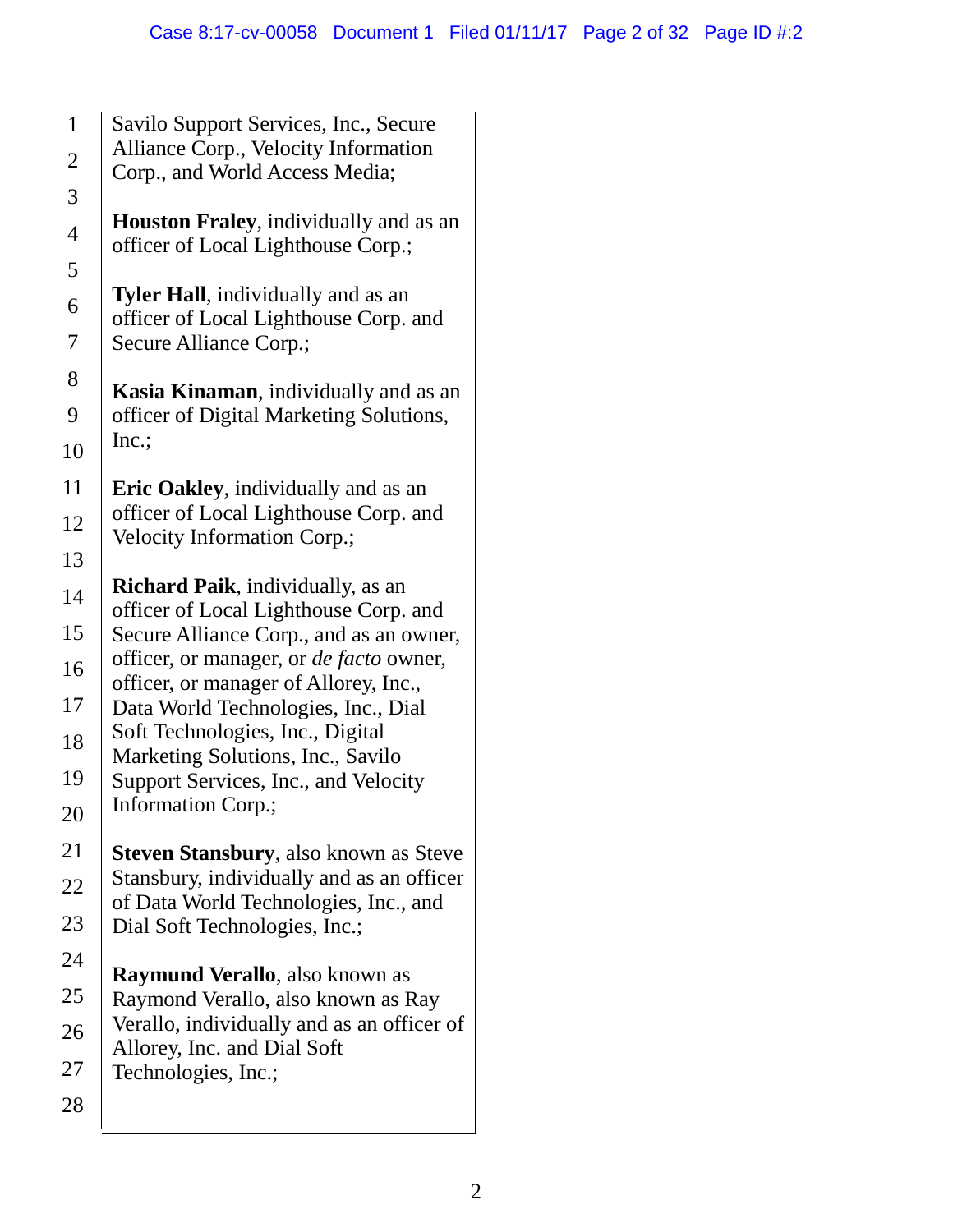#### Case 8:17-cv-00058 Document 1 Filed 01/11/17 Page 3 of 32 Page ID #:3

| $\mathbf{1}$             |  |  |  |  |
|--------------------------|--|--|--|--|
| $\overline{c}$           |  |  |  |  |
| 3                        |  |  |  |  |
| $\overline{\mathcal{A}}$ |  |  |  |  |
| 5                        |  |  |  |  |
| 6                        |  |  |  |  |
| $\overline{7}$           |  |  |  |  |
| 8                        |  |  |  |  |
| 9                        |  |  |  |  |
| 10                       |  |  |  |  |
| 11                       |  |  |  |  |
| 12                       |  |  |  |  |
| 13                       |  |  |  |  |
| 14                       |  |  |  |  |
| 15                       |  |  |  |  |
| 16                       |  |  |  |  |
| 17                       |  |  |  |  |
| 18                       |  |  |  |  |
| 19                       |  |  |  |  |
| $\dot{20}$               |  |  |  |  |
| 21                       |  |  |  |  |
| $2^{\prime}$             |  |  |  |  |
| $\mathbf{3}$             |  |  |  |  |
| $\sum_{i=1}^{n}$<br>4    |  |  |  |  |
| Σ.<br>5                  |  |  |  |  |
| 26                       |  |  |  |  |
| 27                       |  |  |  |  |

| an officer of Audacity LLC and World<br>Access Media;                              |                                                                             |
|------------------------------------------------------------------------------------|-----------------------------------------------------------------------------|
| <b>Allorey, Inc., a California corporation;</b>                                    |                                                                             |
| <b>Audacity LLC</b> , a California limited<br>liability company;                   |                                                                             |
| Data World Technologies, Inc., a<br>California corporation;                        |                                                                             |
| Dial Soft Technologies, Inc., a former<br>Nevada corporation;                      |                                                                             |
| <b>Digital Marketing Solutions, Inc., a</b><br>California corporation;             |                                                                             |
| Local Lighthouse Corp., a California<br>corporation;                               |                                                                             |
| <b>Savilo Support Services, Inc., a</b><br>California corporation;                 |                                                                             |
| <b>Secure Alliance Corp., a California</b><br>corporation;                         |                                                                             |
| <b>Velocity Information Corp., a former</b><br>California corporation; and         |                                                                             |
| <b>World Access Media, a California</b><br>corporation;                            |                                                                             |
| Defendants.                                                                        |                                                                             |
|                                                                                    | Plaintiff, the Federal Trade Commission ("FTC"), for its Complaint alleges  |
| 1.                                                                                 | The FTC brings this action under Sections $5(a)$ , $5(m)(1)(A)$ , $13(b)$ , |
| and 16(a) of the FTC Act, 15 U.S.C. $\S$ 45(a), 45(m)(1)(A), 53(b), and 56(a), and |                                                                             |

**Andrew Yoshioka**, individually and as

28 Section 6 of the Telemarketing and Consumer Fraud and Abuse Prevention Act (the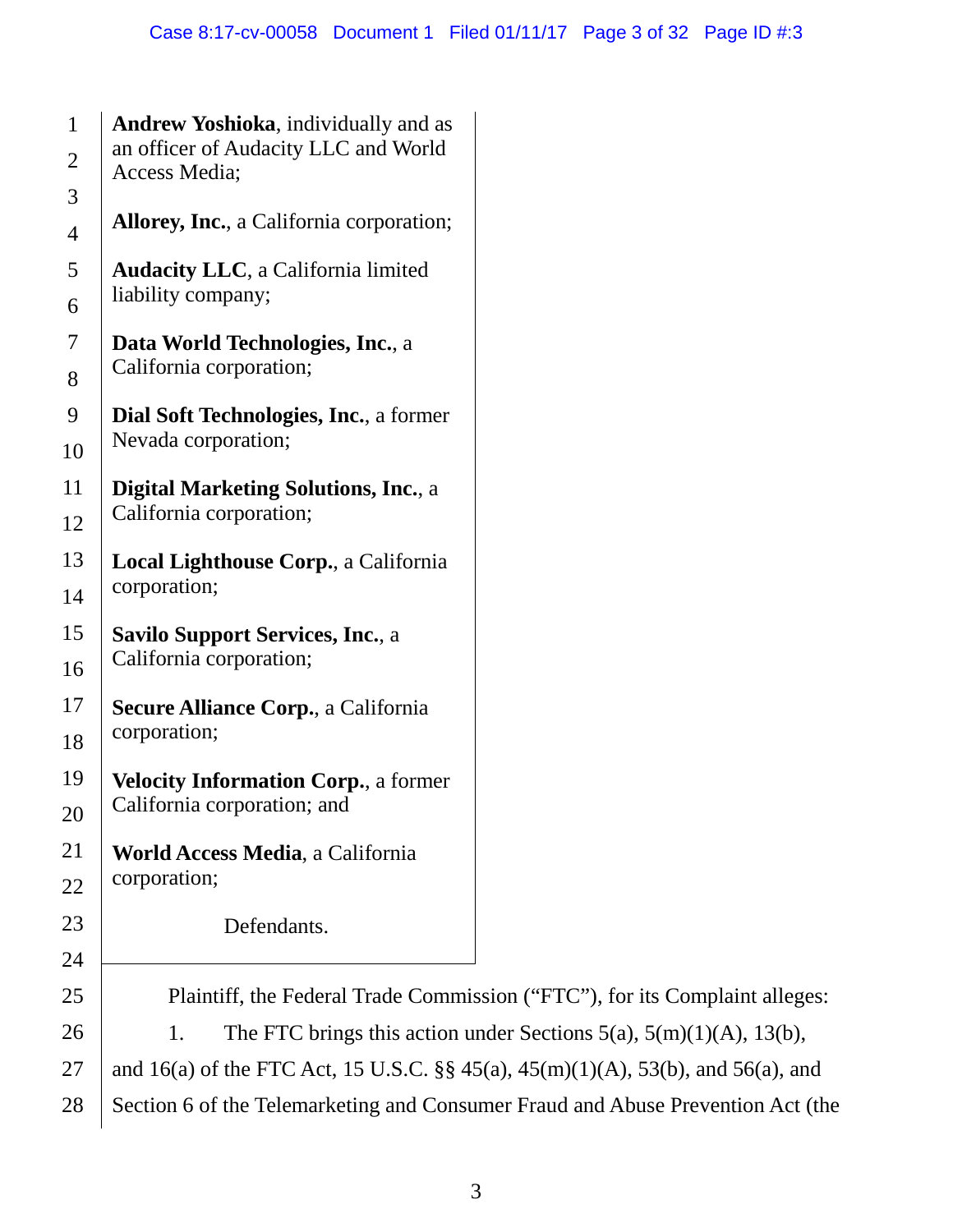"Telemarketing Act"), 15 U.S.C. § 6105, to obtain monetary civil penalties, permanent injunctive relief, and other relief for Defendants' acts or practices in violation of Section 5(a) of the FTC Act, 15 U.S.C. § 45(a), and the FTC's Telemarketing Sales Rule ("TSR"), as amended, 16 C.F.R. Part 310.

## **INTRODUCTION**

2. From at least March 2009 to May 2016, Defendants assisted their numerous telemarketer clients in bombarding American consumers with billions of robocalls—calls delivering prerecorded messages. Defendants also assisted their clients in making calls to consumers whose telephone numbers were on the National Do Not Call ("DNC") Registry, and in spoofing caller ID information transmitting inaccurate caller ID numbers with their calls.

3. Defendants sold access to a certain computer-based telephone dialing platform, referred to herein as the Dialing Platform. Telephone dialing platforms allow users to use computer technology to blast out large volumes of calls. Defendants' clients used Defendants' access to the Dialing Platform to blast out billions of telemarketing robocalls, calls to consumers on the National DNC Registry, and calls with spoofed caller ID information.

4. From at least March 2009 to July 2015, Defendants resold access to the Dialing Platform and supported their clients' use of the Dialing Platform through an enterprise of various shell companies that all operated out of shared offices on Red Hill Avenue in Orange County, California. From at least July 2015 to May 2016, most of the Defendants continued their business through another enterprise of different shell companies that operated out Defendant Jones's residence in Orange County.

28 5. Defendants provided substantial assistance and support to their telemarketer clients by giving their clients access to the Dialing Platform, which allowed their clients to make billions of telemarketing robocalls, calls to

1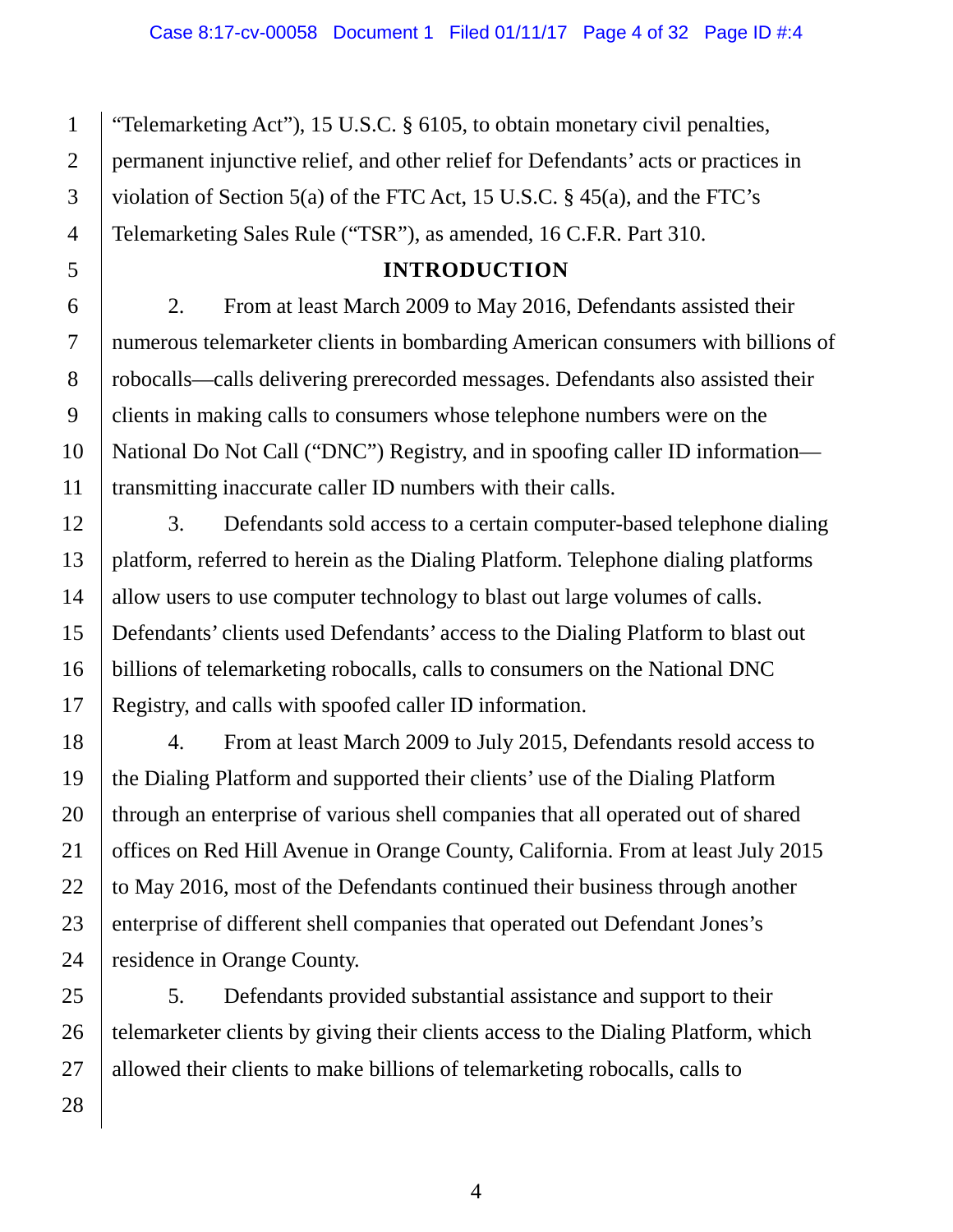consumers on the National DNC Registry, and calls with spoofed caller ID information, which violated the TSR.

6. Defendants knew or consciously avoided knowing that their clients were making telemarketing calls that violated the TSR. Defendants knew that their clients' calls delivered pre-recorded messages, sometimes at a rate of millions of calls per day—a rate and volume of calls that could not be dialed or attended by live operators. Defendants also helped their clients turn off automated features embedded in auto-dialing software that would have prevented calls to numbers on the National Do Not Call Registry, and helped them avoid dialing numbers associated with law enforcement agencies or known class action plaintiffs.

7. Defendants' facilitation of each of their clients' illegal calls is itself a violation of the TSR. Each Defendant is liable for his, her, or its part in an enterprise that assisted unscrupulous telemarketers to subject American consumers to billions of illegal telemarketing calls.

## **JURISDICTION AND VENUE**

8. This Court has subject matter jurisdiction pursuant to 28 U.S.C. §§ 1331, 1337(a), 1345, and 1355, and 15 U.S.C. §§ 45(a) and (m)(1)(A), 53(b), and 56(a).

9. Venue is proper in this district under 28 U.S.C. §§ 1391(b)(1), (b)(2),  $(c)(1)$ ,  $(c)(2)$ , and  $(d)$ , and 1395(a), and 15 U.S.C. § 53(b).

#### **PLAINTIFF**

10. The FTC is an independent agency of the United States government created by statute. 15 U.S.C. §§ 41-58. The FTC enforces Section 5(a) of the FTC Act, 15 U.S.C. § 45(a), which prohibits unfair or deceptive acts or practices in or affecting commerce. The FTC also enforces the Telemarketing Act, 15 U.S.C. §§ 6101-6108. Pursuant to the Telemarketing Act, the FTC promulgated and enforces the TSR, 16 C.F.R. Part 310, which prohibits deceptive and abusive telemarketing acts or practices.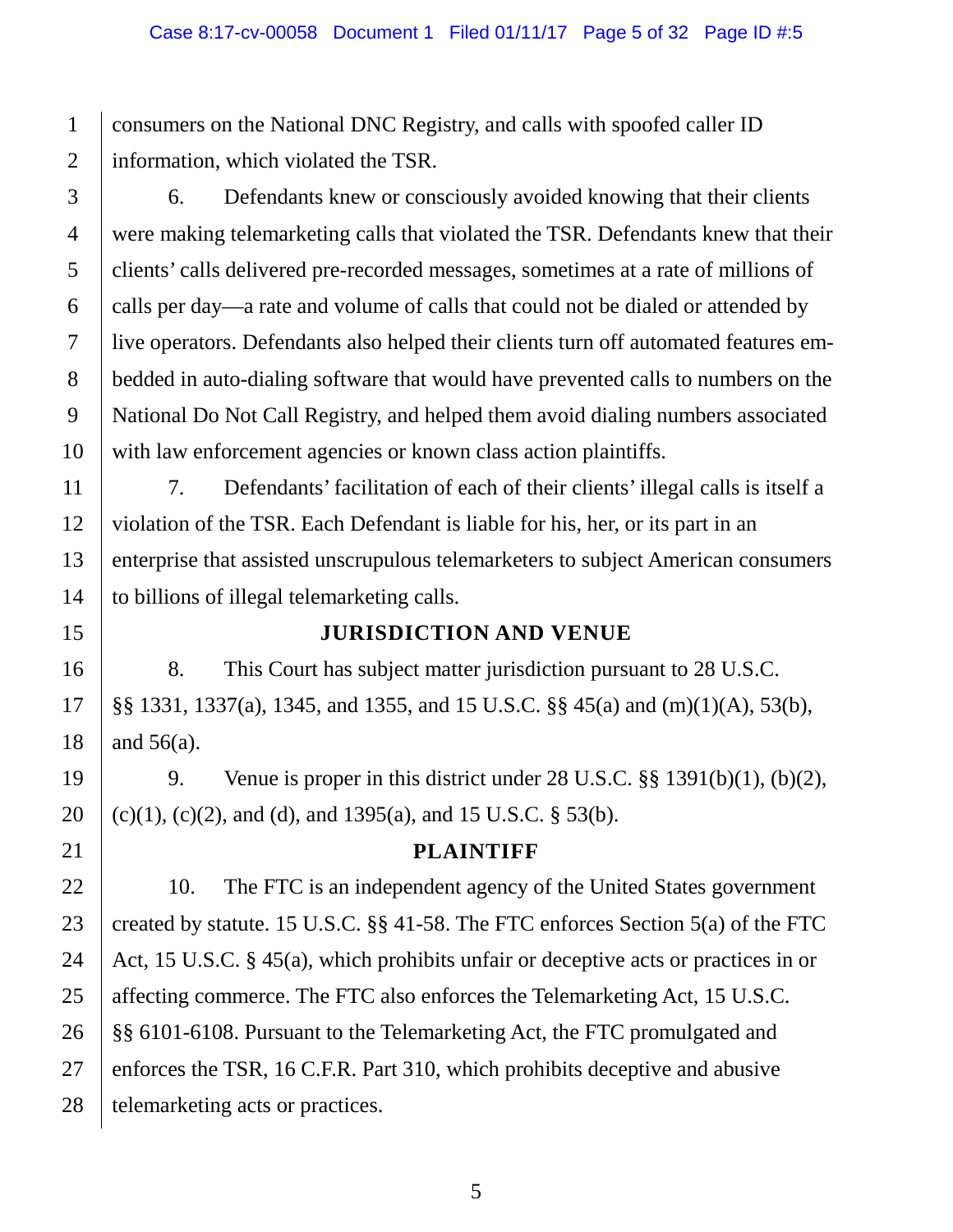11. The FTC is authorized to initiate federal district court proceedings, by its own attorneys, to enjoin violation of the FTC act and the TSR, to secure such equitable relief as may be appropriate in each case, including rescission or reformation of contracts, restitution, the refund of monies paid, and the disgorgement of ill-gotten monies. 15 U.S.C § 53(b). The FTC is also authorized to obtain civil penalties for violations of the TSR. 15 U.S.C.  $\S$  45(m)(1)(A).

#### **DEFENDANTS**

#### **Corporate Defendants**

12. Defendant **Allorey, Inc.** ("Allorey") is a California corporation with its principal place of business in Orange County, California. Allorey transacts or has transacted business in this district and throughout the United States.

13. Defendant **Audacity LLC** ("Audacity") is a California corporation with its principal place of business in Orange County, California. Audacity transacts or has transacted business in this district and throughout the United States.

14. Defendant **Data World Technologies, Inc.** ("Data World") is a California corporation with its principal place of business in Orange County, California. Data World transacts or has transacted business in this district and throughout the United States.

15. Defendant **Dial Soft Technologies, Inc.** ("Dial Soft") is a former Nevada corporation, the principal place of business of which was in Orange County, California. Dial Soft transacts or has transacted business in this district and throughout the United States.

16. Defendant **Digital Marketing Solutions, Inc.** ("Digital Marketing") is a California corporation with its principal place of business in Orange County, California. Digital Marketing transacts or has transacted business in this district and throughout the United States.

17. Defendant **Local Lighthouse Corp.** ("Local Lighthouse") is a California corporation with its principal place of business in Orange County,

1

2

3

4

5

6

7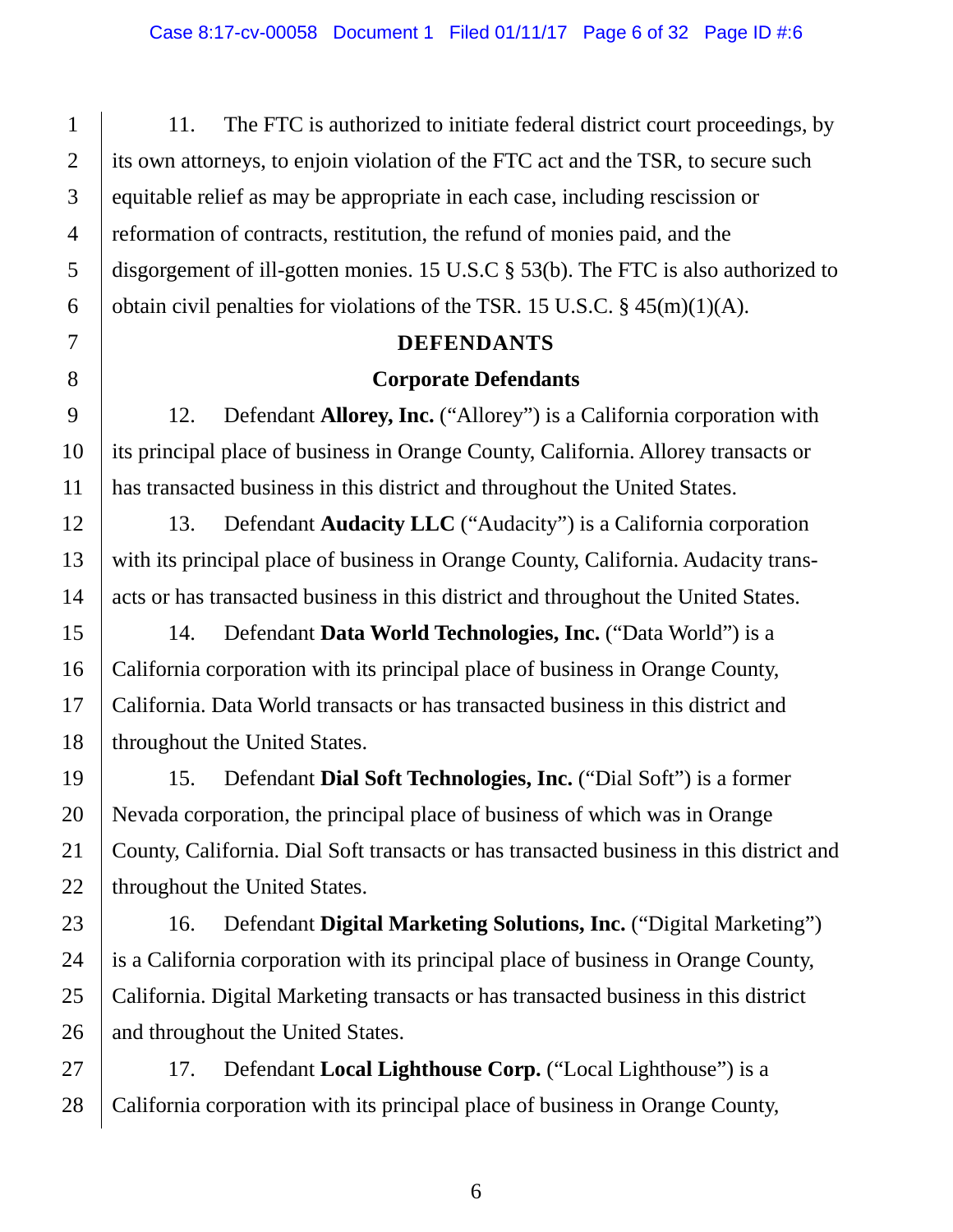1 2 California. Local Lighthouse transacts or has transacted business in this district and throughout the United States.

3 4 5 6 18. Defendant **Savilo Support Services, Inc.** ("Savilo") is a California corporation with its principal place of business in Orange County, California. Savilo transacts or has transacted business in this district and throughout the United States.

8 9 10 19. Defendant **Secure Alliance Corp.** ("Secure Alliance") is a California corporation with its principal place of business in Orange County, California. Secure Alliance transacts or has transacted business in this district and throughout the United States.

11 12 13 14 20. Defendant **Velocity Information Corp.** ("Velocity Information") is a former California corporation, the principal place of business of which was in Orange County, California. Velocity Information transacts or has transacted business in this district and throughout the United States.

15 16 17 18 21. Defendant **World Access Media** ("World Access") is a California corporation with its principal place of business in Orange County, California. World Access transacts or has transacted business in this district and throughout the United States.

19

7

## **Individual Defendants**

20 21 22 23 24 25 26 27 28 22. Defendant **Aaron Michael Jones**, also known as Michael Aaron Jones, also known as Mike Jones, is an actual or *de facto* owner, officer, or manager of each of the Corporate Defendants. At all times material to this Complaint, acting alone or in concert with others, Jones has had the authority and responsibility to prevent or correct the unlawful telemarketing practices of each of the Corporate Defendants, and has formulated, directed, controlled, had the authority to control, or participated in the acts and practices of each of the Corporate Defendants, including the acts and practices set forth in this Complaint. Jones resides in this district and, in connection with the matters alleged herein,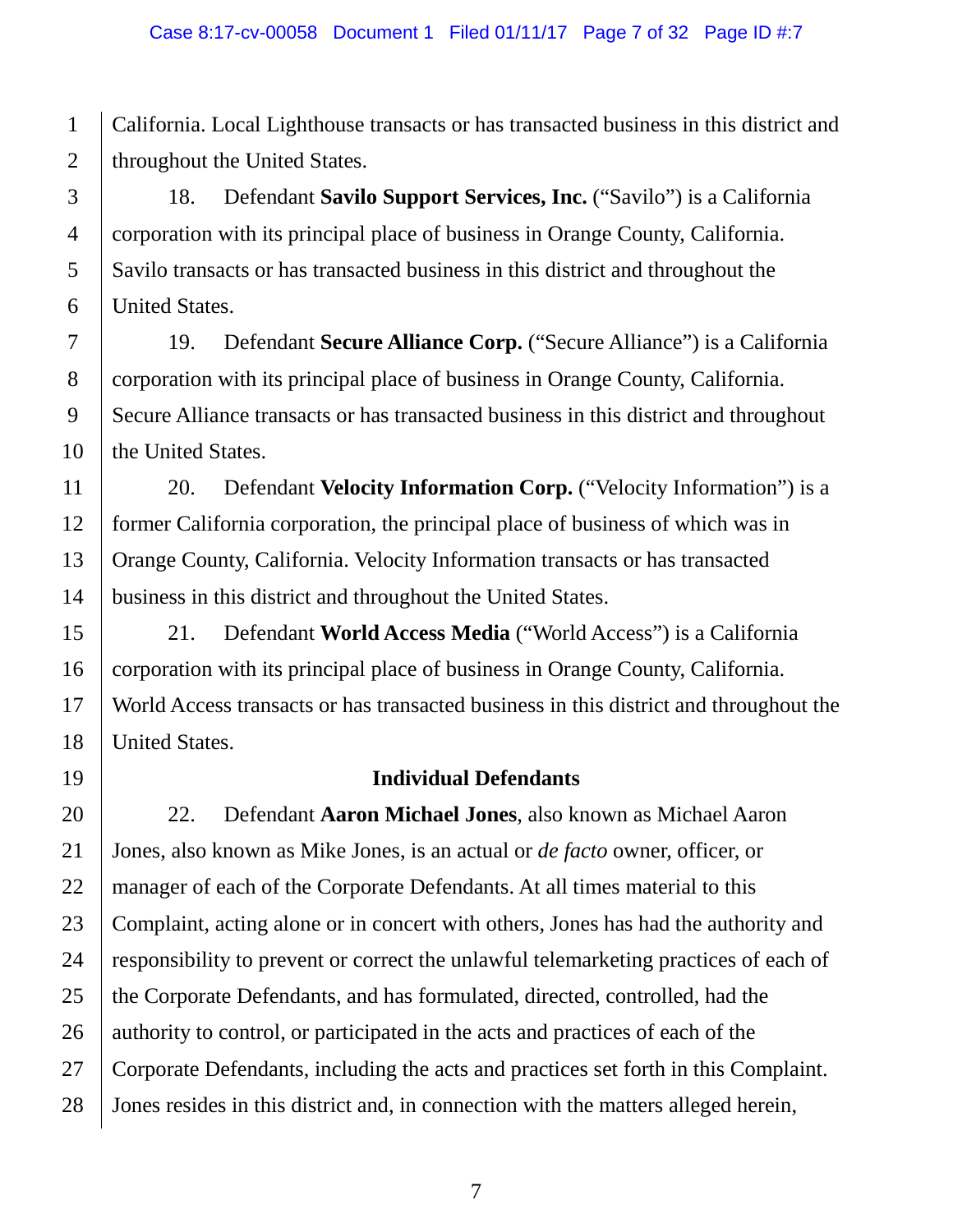transacts or has transacted business in this district and throughout the United States.

23. Defendant **Houston Fraley** is an officer of Local Lighthouse. At all times material to this Complaint, acting alone or in concert with others, Fraley has had the authority and responsibility to prevent or correct the unlawful telemarketing practices of Local Lighthouse, and has formulated, directed, controlled, had the authority to control, or participated in the acts and practices of Local Lighthouse, including the acts and practices set forth in this Complaint. Fraley resides in this district and, in connection with the matters alleged herein, transacts or has transacted business in this district and throughout the United States.

24. Defendant **Tyler Hall** is an officer of Local Lighthouse and Secure Alliance. At all times material to this Complaint, acting alone or in concert with others, Hall has had the authority and responsibility to prevent or correct the unlawful telemarketing practices of Local Lighthouse and Secure Alliance, and has formulated, directed, controlled, had the authority to control, or participated in the acts and practices of Local Lighthouse and Secure Alliance, including the acts and practices set forth in this Complaint. Hall resides in this district and, in connection with the matters alleged herein, transacts or has transacted business in this district and throughout the United States.

25. Defendant **Kasia Kinaman** is an officer of Digital Marketing. At all times material to this Complaint, acting alone or in concert with others, Kinaman has had the authority and responsibility to prevent or correct the unlawful telemarketing practices of Digital Marketing, and has formulated, directed, controlled, had the authority to control, or participated in the acts and practices of Digital Marketing, including the acts and practices set forth in this Complaint. Kinaman resides in this district and, in connection with the matters alleged herein, transacts or has transacted business in this district and throughout the United States.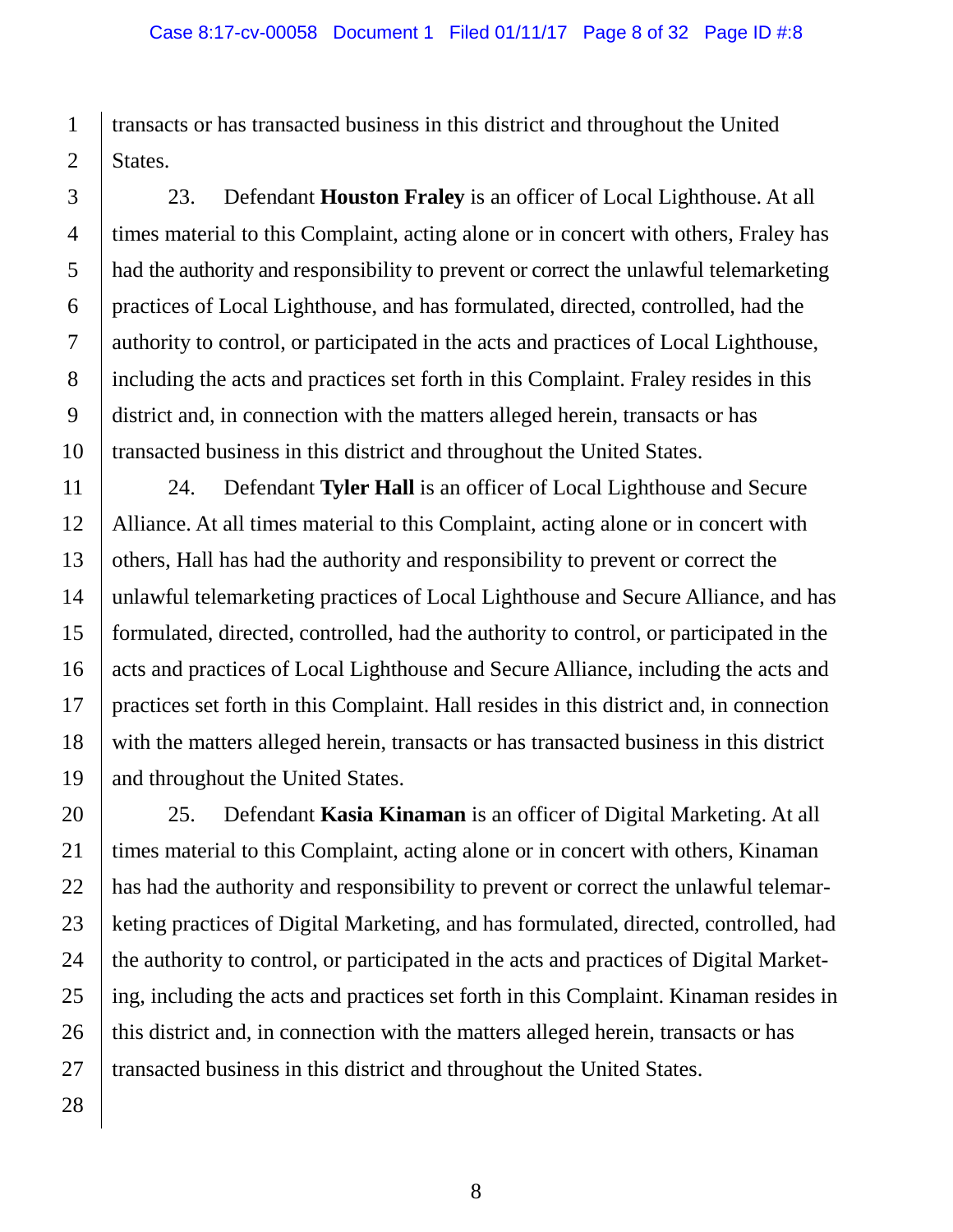26. Defendant **Eric Oakley** is an officer of Local Lighthouse and Velocity Information. At all times material to this Complaint, acting alone or in concert with others, Oakley has had the authority and responsibility to prevent or correct the unlawful telemarketing practices of Local Lighthouse and Velocity Information, and has formulated, directed, controlled, had the authority to control, or participated in the acts and practices of Local Lighthouse and Velocity Information, including the acts and practices set forth in this Complaint. Oakley resides in this district and, in connection with the matters alleged herein, transacts or has transacted business in this district and throughout the United States.

10 11 12 13 14 15 16 17 18 19 20 21 22 27. Defendant **Richard Paik** is a an officer of Local Lighthouse and Secure Alliance, and an actual or *de facto* owner, officer, or manager of Allorey, Data World, Dial Soft, Digital Marketing, Savilo, and Velocity Information. At all times material to this Complaint, acting alone or in concert with others, Paik has had the authority and responsibility to prevent or correct the unlawful telemarketing practices of Local Lighthouse, Secure Alliance, Allorey, Data World, Dial Soft, Digital Marketing, Savilo, and Velocity Information, and has formulated, directed, controlled, had the authority to control, or participated in the acts and practices of Local Lighthouse, Secure Alliance, Allorey, Data World, Dial Soft, Digital Marketing, Savilo, and Velocity Information, including the acts and practices set forth in this Complaint. Paik resides in this district and, in connection with the matters alleged herein, transacts or has transacted business in this district and throughout the United States.

23 24 25 26 27 28 28. Defendant **Steven Stansbury** is an officer of Data World and Dial Soft. At all times material to this Complaint, acting alone or in concert with others, Stansbury has had the authority and responsibility to prevent or correct the unlawful telemarketing practices of Data World and Dial Soft, and has formulated, directed, controlled, had the authority to control, or participated in the acts and practices of Data World and Dial Soft, including the acts and practices set forth in

1

2

3

4

5

6

7

8

9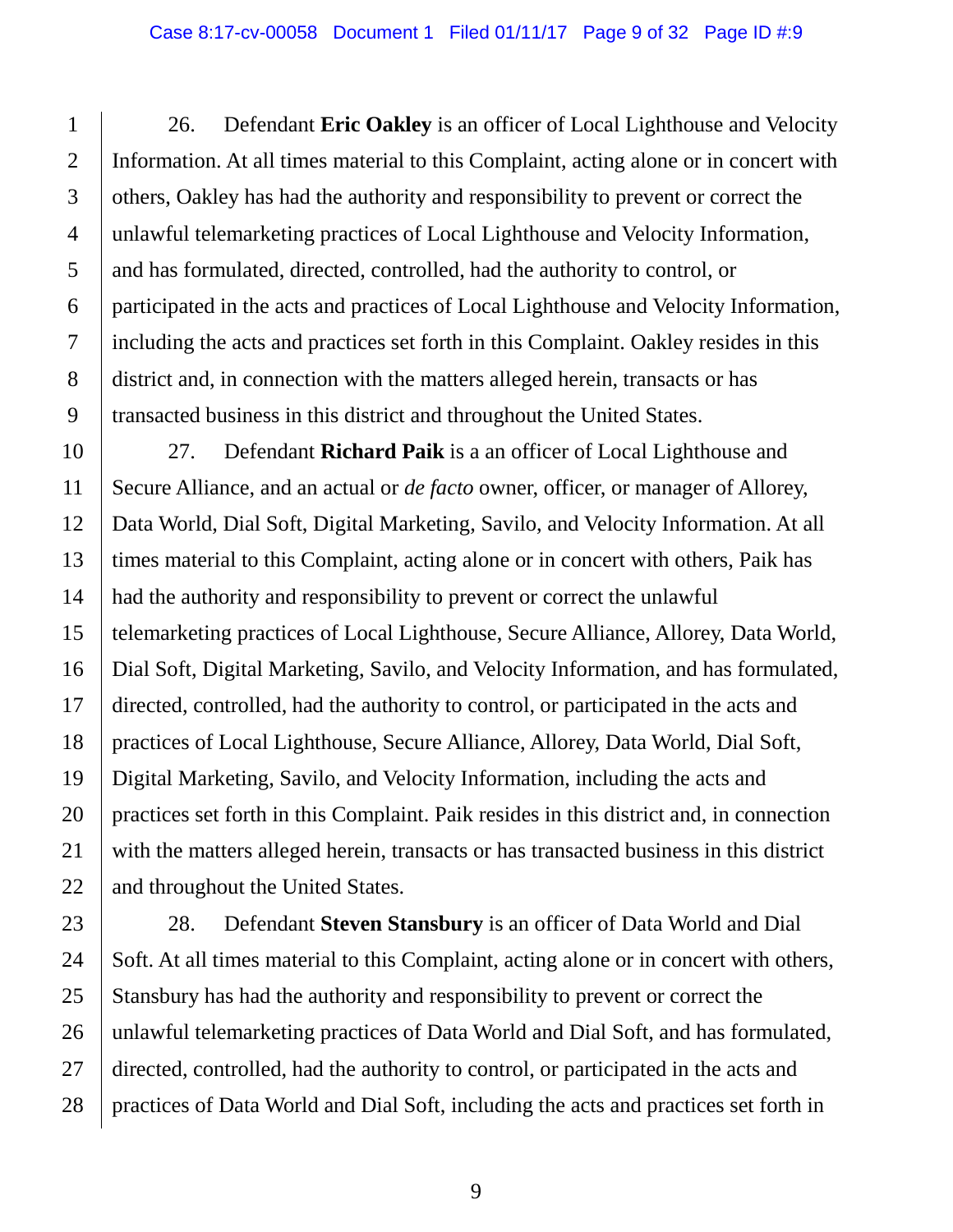this Complaint. Stansbury resides in this district and, in connection with the matters alleged herein, transacts or has transacted business in this district and throughout the United States.

29. Defendant **Raymund Verallo**, also known as Raymond Verallo, is an officer of Allorey and Dial Soft. At all times material to this Complaint, acting alone or in concert with others, Verallo has had the authority and responsibility to prevent or correct the unlawful telemarketing practices of Allorey and Dial Soft, and has formulated, directed, controlled, had the authority to control, or participated in the acts and practices of Allorey and Dial Soft, including the acts and practices set forth in this Complaint. Verallo resides in this district and, in connection with the matters alleged herein, transacts or has transacted business in this district and throughout the United States.

30. Defendant **Andrew Yoshioka** is an officer of Audacity and World Access. At all times material to this Complaint, acting alone or in concert with others, Yoshioka has had the authority and responsibility to prevent or correct the unlawful telemarketing practices of Audacity and World Access, and has formulated, directed, controlled, had the authority to control, or participated in the acts and practices of Audacity and World Access, including the acts and practices set forth in this Complaint. Yoshioka resides in this district and, in connection with the matters alleged herein, transacts or has transacted business in this district and throughout the United States.

#### **COMMON ENTERPRISE**

31. Defendants Allorey, Data World, Dial Soft, Digital Marketing, Local Lighthouse, Savilo, Secure Alliance, and Velocity Information (the "Red Hill Robocall Enterprise") have operated as a common enterprise while engaging in the unlawful acts and practices alleged below. From at least March 2009 to July 2015, Defendants Allorey, Data World, Dial Soft, Digital Marketing, Local Lighthouse, Savilo, Secure Alliance, Velocity Information, and all of the Individual Defendants

1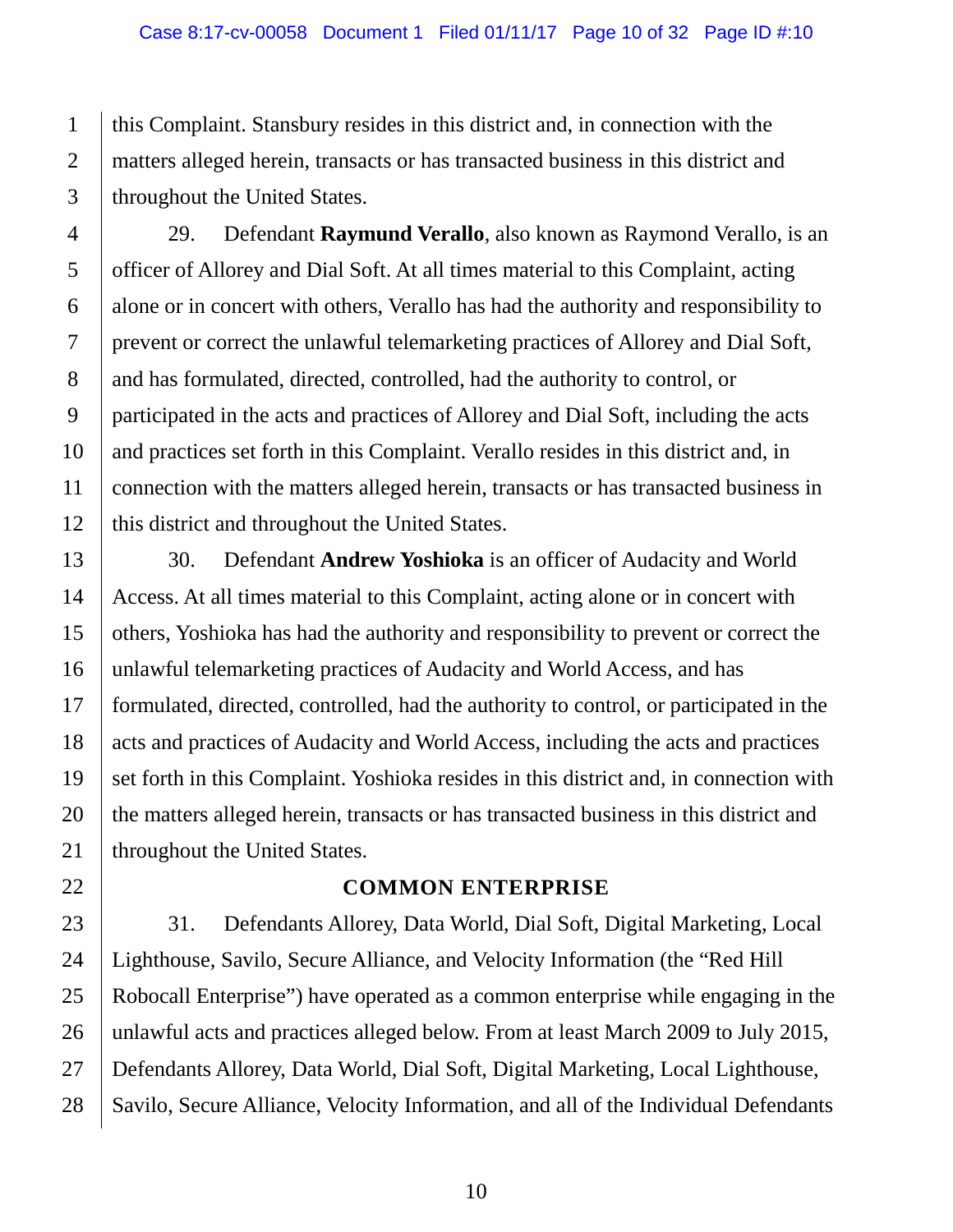1 (the "Red Hill Robocall Enterprise Defendants") have conducted the business practices described below through the Red Hill Robocall Enterprise, an interrelated network of companies that have common beneficial ownership, *de facto* officers and managers, business functions, employees, and office locations, and that commingled funds. Because the Red Hill Robocall Enterprise operated as a common enterprise, each of the entities that comprise it is jointly and severally liable for the acts and practices of the Red Hill Robocall Enterprise. At various times material to this Complaint, each of the Individual Defendants has formulated, directed, controlled, had the authority to control, or participated in the acts and practices of one or more the entities that comprise the Red Hill Robocall Enterprise.

32. Defendants Audacity and World Access (the "Jones Home Robocall Enterprise") have operated as a common enterprise while engaging in the unlawful acts and practices alleged below. From at least July 2015 to May 2016, Defendants Audacity, World Access, Jones, Fraley, Hall, Stansbury, Verallo, and Yoshioka (the "Jones Home Robocall Enterprise Defendants") have conducted the business practices described below through the Jones Home Robocall Enterprise, two interrelated companies that have common beneficial ownership, *de facto* officers and managers, business functions, employees, and office locations, and that commingled funds. Because the Jones Home Robocall Enterprise operated as a common enterprise, each of the entities that comprise it is jointly and severally liable for the acts and practices of the Jones Home Robocall Enterprise. At various times material to this Complaint, Defendants Jones, Fraley, Hall, Stansbury, Verallo, and Yoshioka have formulated, directed, controlled, had the authority to control, or participated in the acts and practices of one or more the entities that comprise the Jones Home Robocall Enterprise.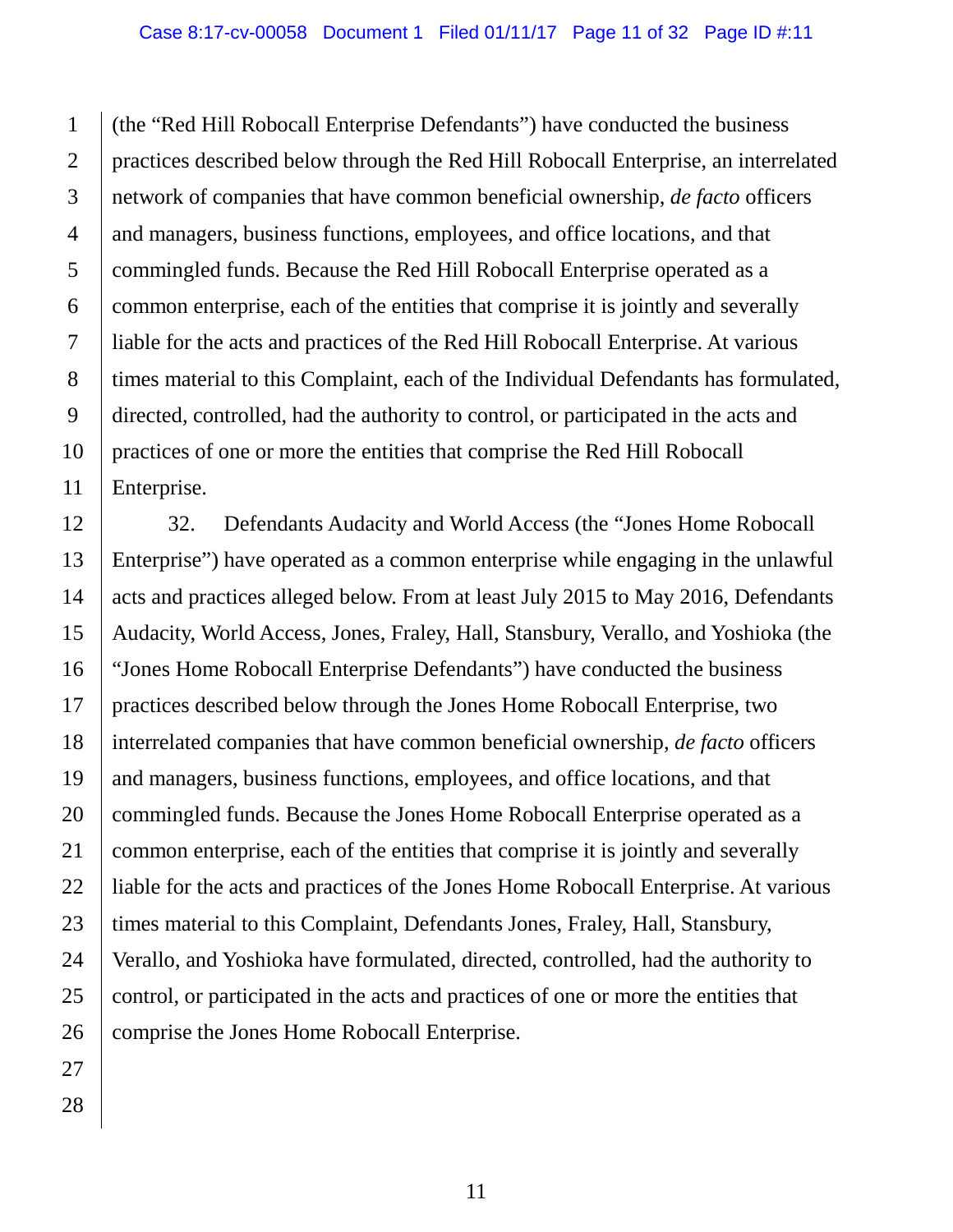#### **COMMERCE**

33. At all times material to this Complaint, Defendants have maintained a substantial course of trade in or affecting commerce, as "commerce" is defined in Section 4 of the FTC Act, 15 U.S.C. § 44.

# **THE TELEMARKETING SALES RULE AND THE NATIONAL DO NOT CALL REGISTRY**

34. Congress directed the FTC to prescribe rules prohibiting abusive and deceptive telemarketing acts or practices pursuant to the Telemarketing Act, 15 U.S.C. §§ 6101-6108. The FTC adopted the original TSR in 1995, extensively amended it in 2003, and amended certain provisions thereafter. 16 C.F.R. Part 310.

35. Among other things, the 2003 amendments to the TSR established a do not call registry, maintained by the FTC (the "National DNC Registry" or "Registry"), of consumers who do not wish to receive certain types of telemarketing calls. Consumers can register their telephone numbers on the Registry without charge either through a toll-free telephone call or online at donotcall.gov.

36. Consumers who receive telemarketing calls to their registered numbers can complain of Registry violations the same way they registered, through a toll-free telephone call or online at donotcall.gov, or by otherwise contacting law enforcement authorities.

37. Under the TSR, a "telemarketer" is any person who, in connection with telemarketing, initiates or receives telephone calls to or from a customer or donor. 16 C.F.R. § 310.2(cc). A "seller" means any person who, in connection with a telemarketing transaction, provides, offers to provide, or arranges for others to provide goods or services to the customer in exchange for consideration. *Id.* § 301.2(aa).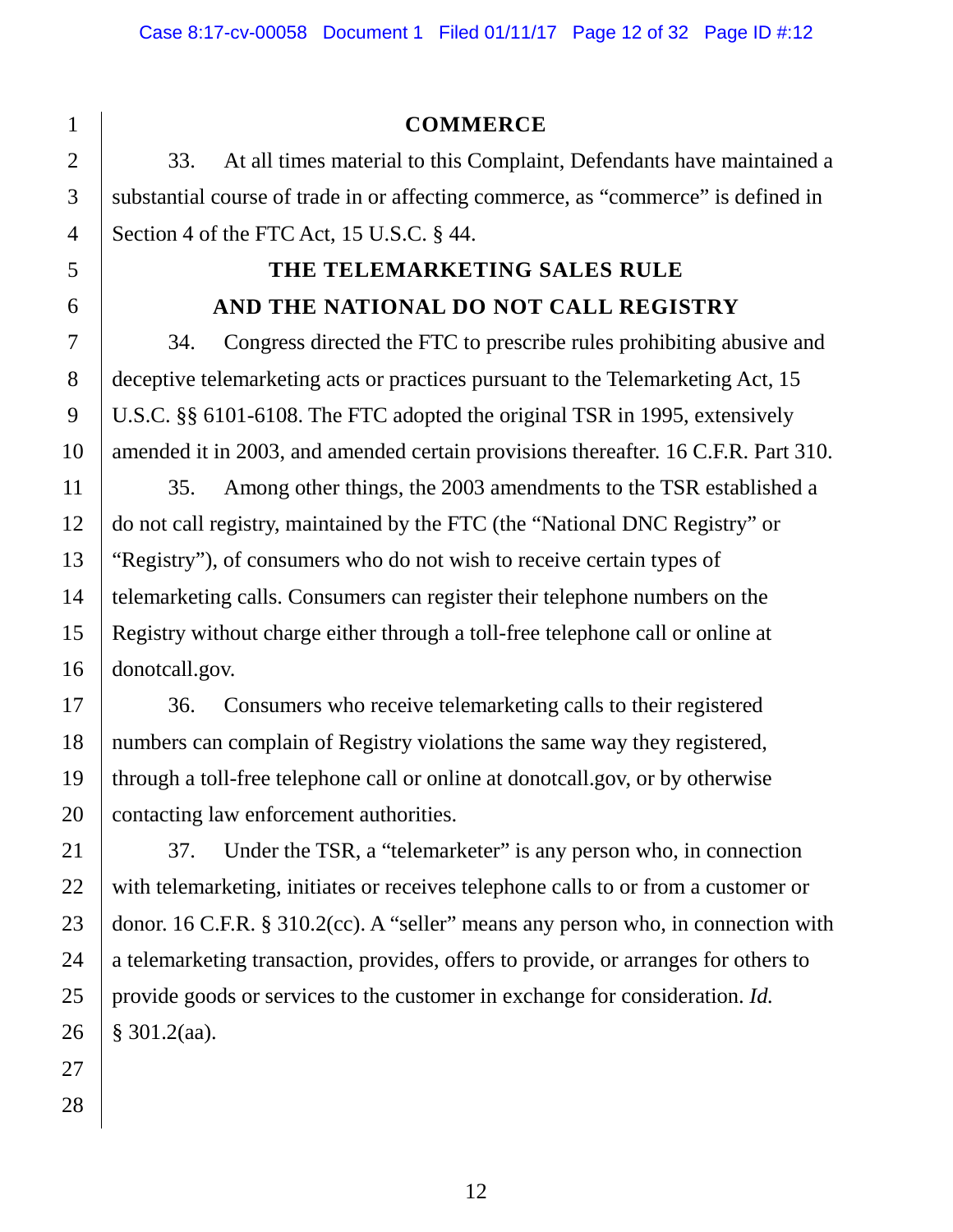38. The FTC allows sellers, telemarketers, and other permitted organizations to access the Registry online at telemarketing.donotcall.gov, to pay any required fee(s), and to download the numbers not to call.

39. Under the TSR, an "outbound telephone call" means a telephone call initiated by a telemarketer to induce the purchase of goods or services or to solicit a charitable contribution. 16 C.F.R. § 310.2(v).

40. The TSR prohibits sellers and telemarketers from initiating an outbound telephone call to numbers on the Registry. 16 C.F.R.  $$310.4(b)(1)(iii)(B).$ 

41. The TSR prohibits sellers and telemarketers from initiating an outbound telephone call to any consumer when that consumer previously has stated that he or she does not wish to receive an outbound telephone call made by or on behalf of the seller whose goods or services are being offered. 16 C.F.R.  $§ 310.4(b)(1)(iii)(A).$ 

42. The TSR requires that sellers and telemarketers transmit or cause to be transmitted the telephone number of the telemarketer and, when made available by the telemarketer's carrier, the name of the telemarketer ("caller ID information"), to any caller identification service in use by a recipient of a telemarketing call, or transmit the customer service number of the seller on whose behalf the call is made and, when made available by the telemarketer's carrier, the name of the seller. 16 C.F.R. § 310.4(a)(8). Transmitting inaccurate caller ID information, or causing inaccurate caller ID information to be transmitted, is commonly called spoofing.

43. As amended, effective September 1, 2009, the TSR prohibits initiating an outbound telephone call that delivers a prerecorded message to induce the purchase of any good or service unless the seller has obtained from the recipient of the call an express agreement, in writing, that evidences the willingness of the recipient of the call to receive calls that deliver prerecorded messages by or on behalf of a specific seller. 16 C.F.R.  $\S 310.4(b)(1)(v)$ . The express agreement must

1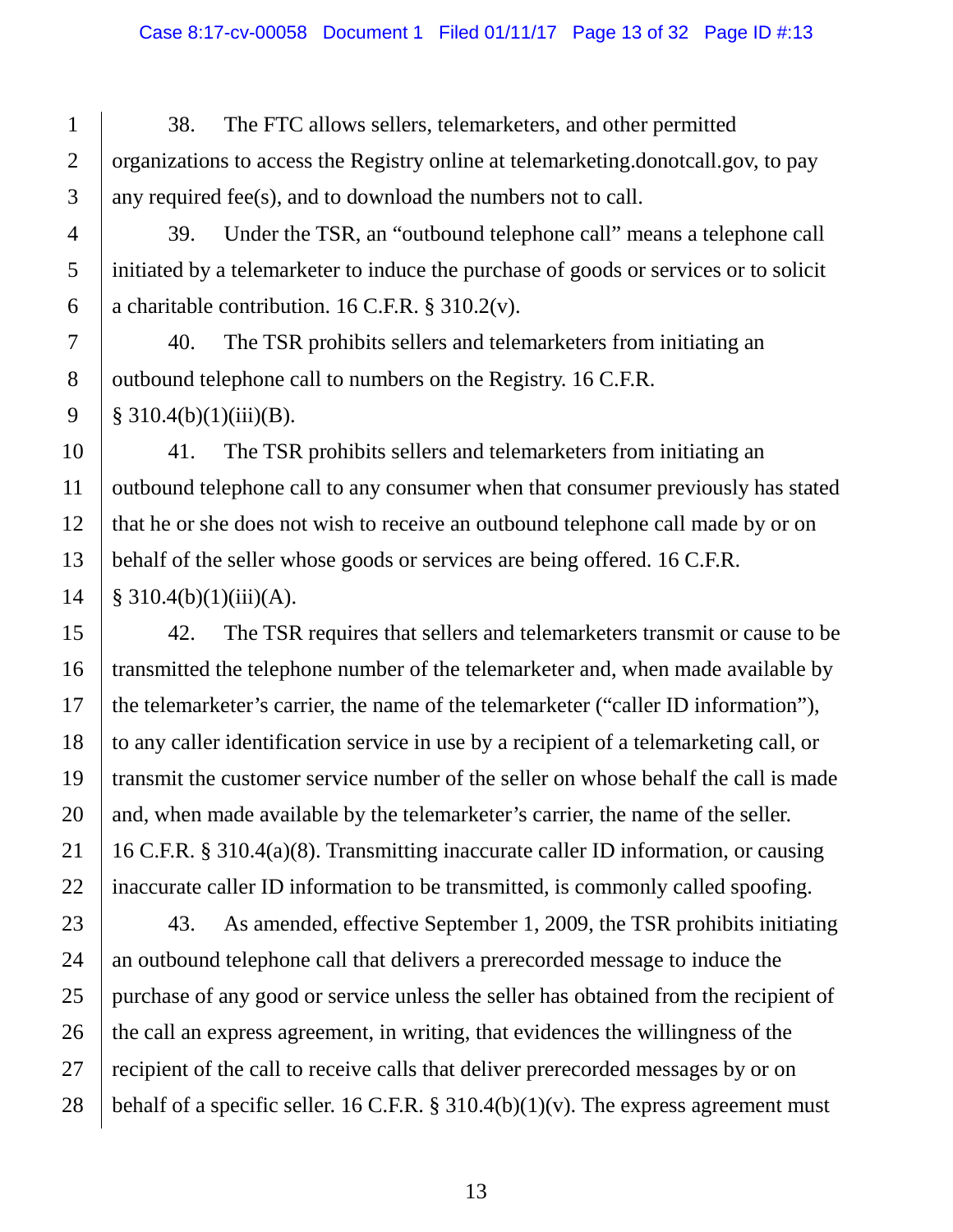include the recipient's telephone number and signature, must be obtained after a clear and conspicuous disclosure that the purpose of the agreement is to authorize the seller to place prerecorded calls to such person, and must be obtained without requiring, directly or indirectly, that the agreement be executed as a condition of purchasing any good or service. *Id.* Calls delivering prerecorded messages are commonly called robocalls.

44. It is a violation of the TSR for any person to provide substantial assistance or support to any seller or telemarketer when that person knows or consciously avoids knowing that the seller or telemarketer is engaged in any practice that violates Sections 310.3(a), (c) or (d), or 310.4 of the TSR. 16 C.F.R. § 310.3(b).

45. Pursuant to Section 3(c) of the Telemarketing Act, 15 U.S.C.  $\S$  6102(c), and Section 18(d)(3) of the FTC Act, 15 U.S.C.  $\S$  57a(d)(3), a violation of the TSR constitutes an unfair or deceptive act or practice in or affecting commerce, in violation of Section 5(a) of the FTC Act, 15 U.S.C. § 45(a).

16

1

2

3

4

5

6

7

8

9

10

11

12

13

14

15

17

18

19

20

21

22

23

24

25

26

27

28

#### **DEFENDANTS' BUSINESS ACTIVITIES**

46. Defendants, at all relevant times, had exclusive rights to use, or re-sell access to, the Dialing Platform for commercial purposes. Defendants, through the Red Hill and Jones Home Robocall Enterprises, resold their exclusive rights to use the Dialing Platform to their telemarketer clients. The Defendants also actively assisted their clients in using that Dialing Platform, which their clients used to make billions of telemarketing robocalls, calls to consumers whose phone numbers were on the National DNC Registry, and calls with spoofed caller ID information.

#### **Background**

#### *The Dialing Platform*

47. The Dialing Platform is a computer-based telephone dialing platform through which users can blast out large volumes of telephone calls, including robocalls. Users of the Dialing Platform can "spoof" the caller ID that accompanies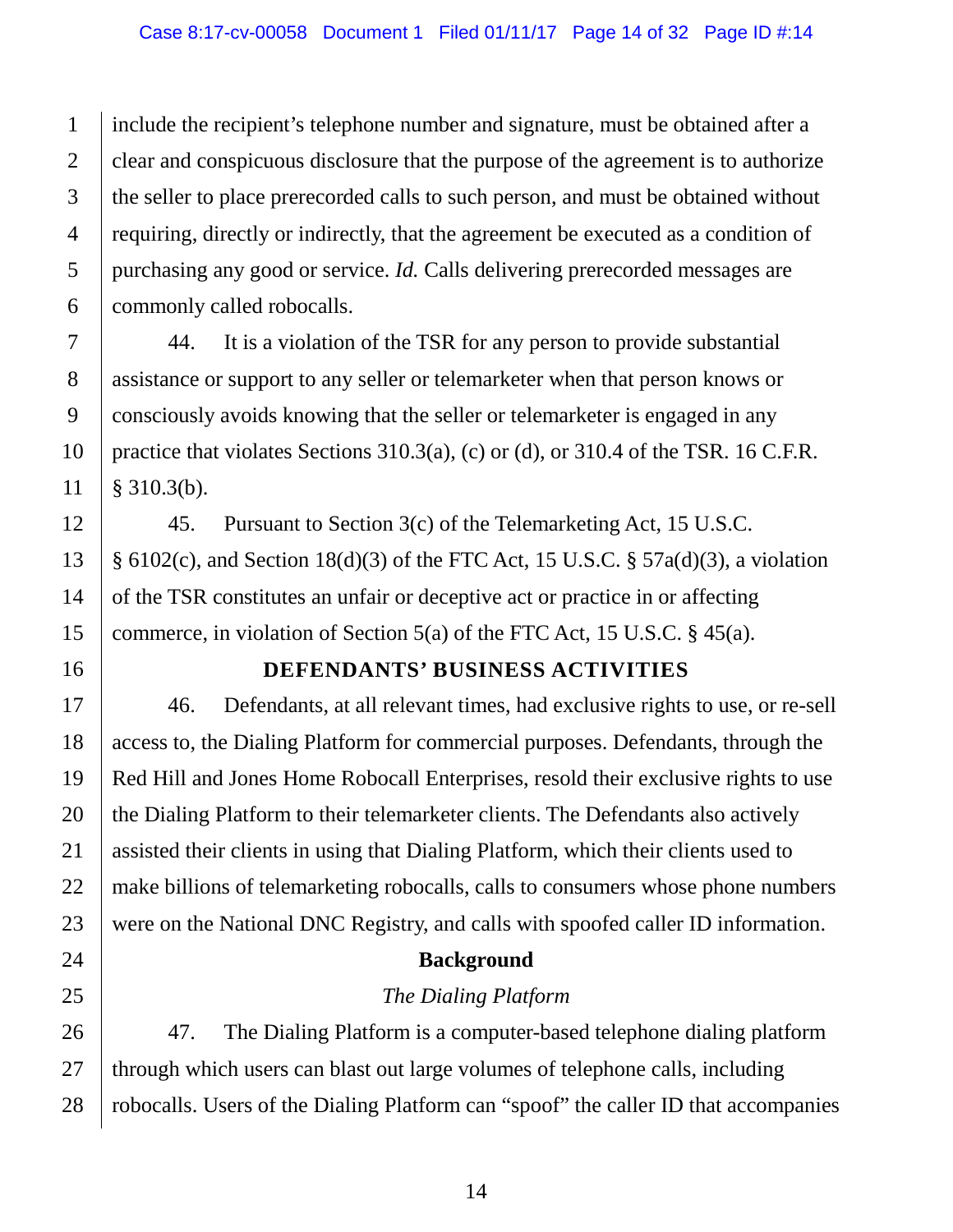the calls—that is, they can select any 10-digit phone number they want to appear as the caller ID number that accompanies calls made using the platform.

48. The Dialing Platform was created by and is owned by nonparties to this lawsuit, referred to herein as the Dialing Platform Provider.

49. Mike Jones first met the CEO of the Dialing Platform Provider in or about the year 2001, when Jones's telemarketing company Sound Media Group, Inc. ("Sound Media") became a client of the Dialing Platform Provider.

50. In or about the year 2005, Jones and the CEO of the Dialing Platform Provider formed an agreement that most, if not all telemarketing calls through the Dialing Platform would flow through Jones as a reseller. The Dialing Platform Provider would contract directly only with non-commercial clients, such as schools and political campaigns seeking to make informational or political calls.

51. Even before becoming the primary reseller of the Dialing Platform for telemarketing purposes, but certainly since then, Jones has operated through numerous corporate identities, in concert with numerous business associates.

## *The Auto Warranty Enterprise*

52. From late 2006 through early 2008, Jones's associates incorporated a number of now defunct companies that functioned together as an enterprise principally engaged in lead generation, through robocalls and other telemarketing, for sellers of extended auto warranties (the "Auto Warranty Enterprise").

53. Jones was not formally named as an officer of any of the Auto Warranty Enterprise companies, but Jones's late wife owned several of them, and Jones has admitted to having control over others.

54. Each of the Individual Defendants except Andrew Yoshioka first worked with Jones in the Auto Warranty Enterprise. Jones brought in Steve Stansbury and also hired Houston Fraley. One of Jones's partners recruited Eric Oakley. Oakley brought in Richard Paik to become the Enterprise's accountant.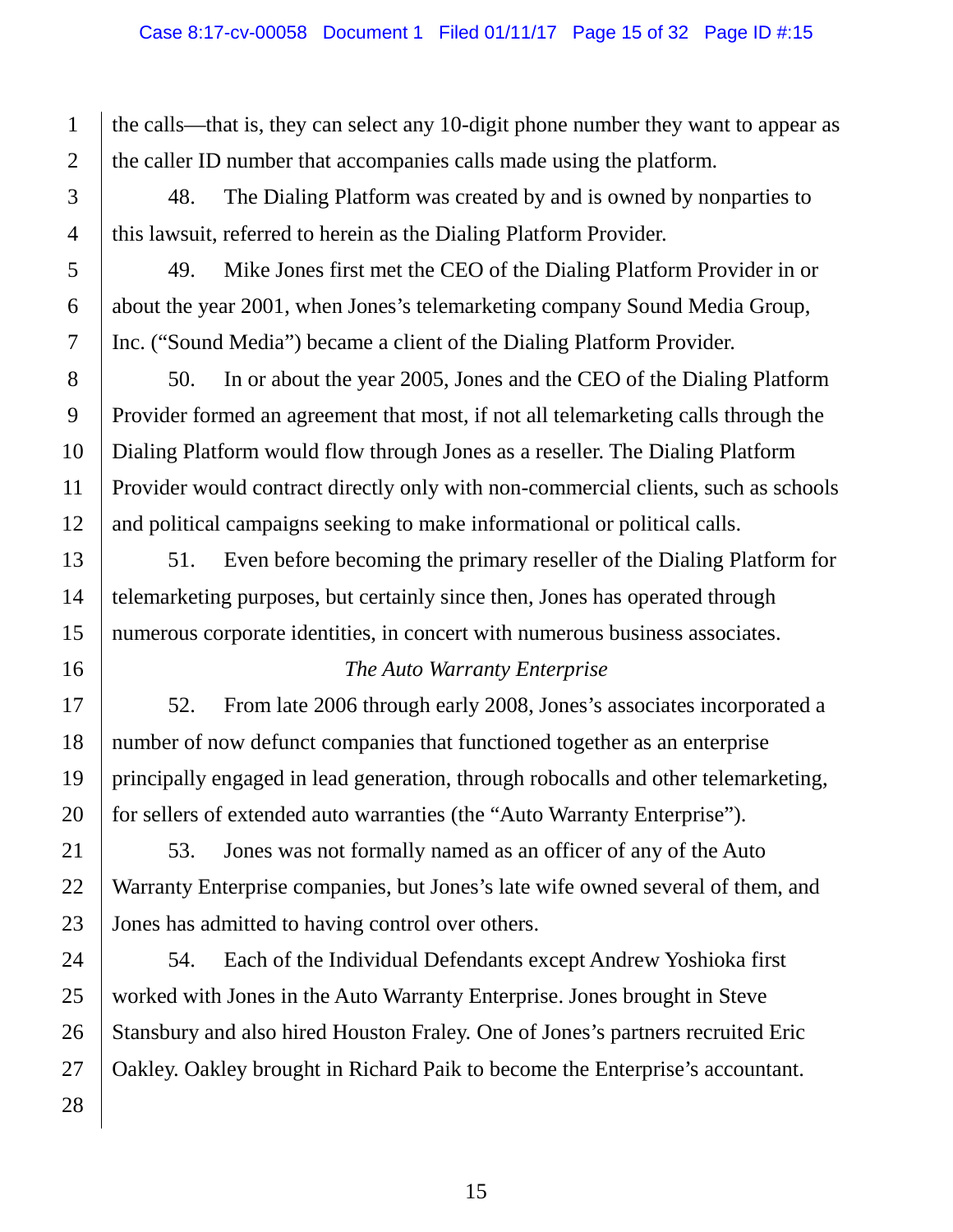And at various points the Enterprise also hired Ray Verallo, Tyler Hall, and Kasia Kinaman.

55. The Auto Warranty Enterprise conducted business out of offices at 15991 Red Hill Avenue, in Tustin (Orange County), California.

56. In 2009 the Auto Warranty Enterprise became embroiled in litigation over its telemarketing practices. First, in April 2009, Verizon Wireless sued several of Jones's then-clients, alleging that they made robocalls and other calls in violation of the Telephone Consumer Protection Act ("TCPA"). Then in May 2009, the State of Texas sued two of the Auto Warranty Enterprise companies, alleging that they also made robocalls and other calls in violation of the TCPA. Texas later amended its complaint to add Jones as an individual defendant. Finally, in June 2009, AT&T named two of the Auto Warranty Enterprise companies as defendants in yet another TCPA suit, again alleging that the defendants made robocalls.

## **The Red Hill Robocall Enterprise**

57. As the activities of the Auto Warranty Enterprise ground to a halt under scrutiny from government and private plaintiffs, Mike Jones and his associates, Richard Paik, Eric Oakley, Houston Fraley, Ray Verallo, Tyler Hall, Kasia Kinaman, and Steve Stansbury, moved on to a new venture: the Red Hill Robocall Enterprise. Defendants operated the Red Hill Robocall Enterprise from at least March 2009 to July 2015.

*— 2009: Savilo and Data World Formed —*

58. The Red Hill Robocall Enterprise began when Jones's late wife incorporated Savilo in March 2009. Jones's late wife was the CEO, secretary, CFO, sole director, and registered agent of Savilo as of at least March 2013. Paik submitted forms to the California Secretary of State as Savilo's controller and signed contracts as its CFO.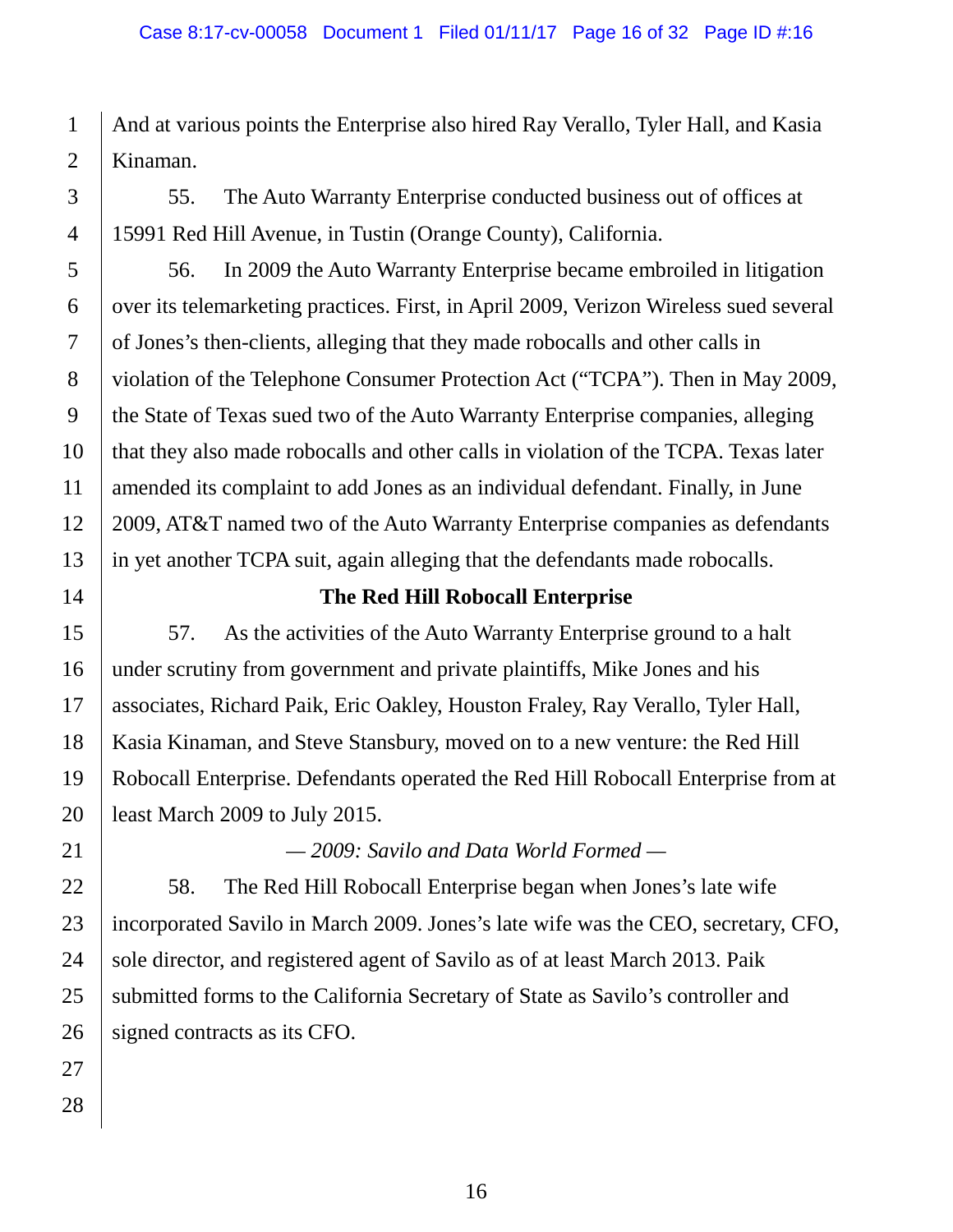59. Savilo's registered address is 15991 Red Hill Avenue, Suite 202—the Auto Warranty Enterprise's former offices. Savilo later conducted business out of 2975 Red Hill Avenue, Suite 100, in Costa Mesa (Orange County), California.

60. Savilo served as the initial corporate face of the Red Hill Robocall Enterprise, taking over as Jones and his associates phased out the Auto Warranty Enterprise. Savilo resold and supported access to the Dialing Platform to clients who used it to make robocalls and other telemarketing calls to consumers. These robocalls pitched home security systems, among other goods and services. Savilo's clients paid in advance for Dialing Platform usage in increments of minutes of calling time. All of the individuals working for the enterprise were employees of Savilo, and many used @savilo.com e-mail addresses.

61. Stansbury incorporated Data World in June 2009. Stansbury was the CEO, secretary, CFO, sole director, and registered agent of Data World as of at least March 2013. Paik submitted forms to the California Secretary of State as Data World's controller.

62. Data World's registered address is 2701 Harbor Boulevard, Suite E2- 204, in Costa Mesa. This address was formerly an AIM Mail Center. Stansbury, or another Jones associate, rented mailbox 204 at this address in Data World's name. Data World actually conducted business out of 15991 Red Hill Avenue, Suite 202, and later out of 2975 Red Hill Avenue, Suite 100.

63. Initially, all of the Red Hill Robocall Enterprise's telemarketer clients received access to the Dialing Platform through Data World's account. While the Enterprise's clients generally paid Savilo for Dialing Platform access, the Enterprise funneled the Dialing Platform Provider's share of the proceeds through Data World. Data World paid the Dialing Platform Provider for the Enterprise's aggregate calling time, ensuring that the Dialing Platform would be available for the Enterprise's clients to make robocalls and other telemarketing calls to

1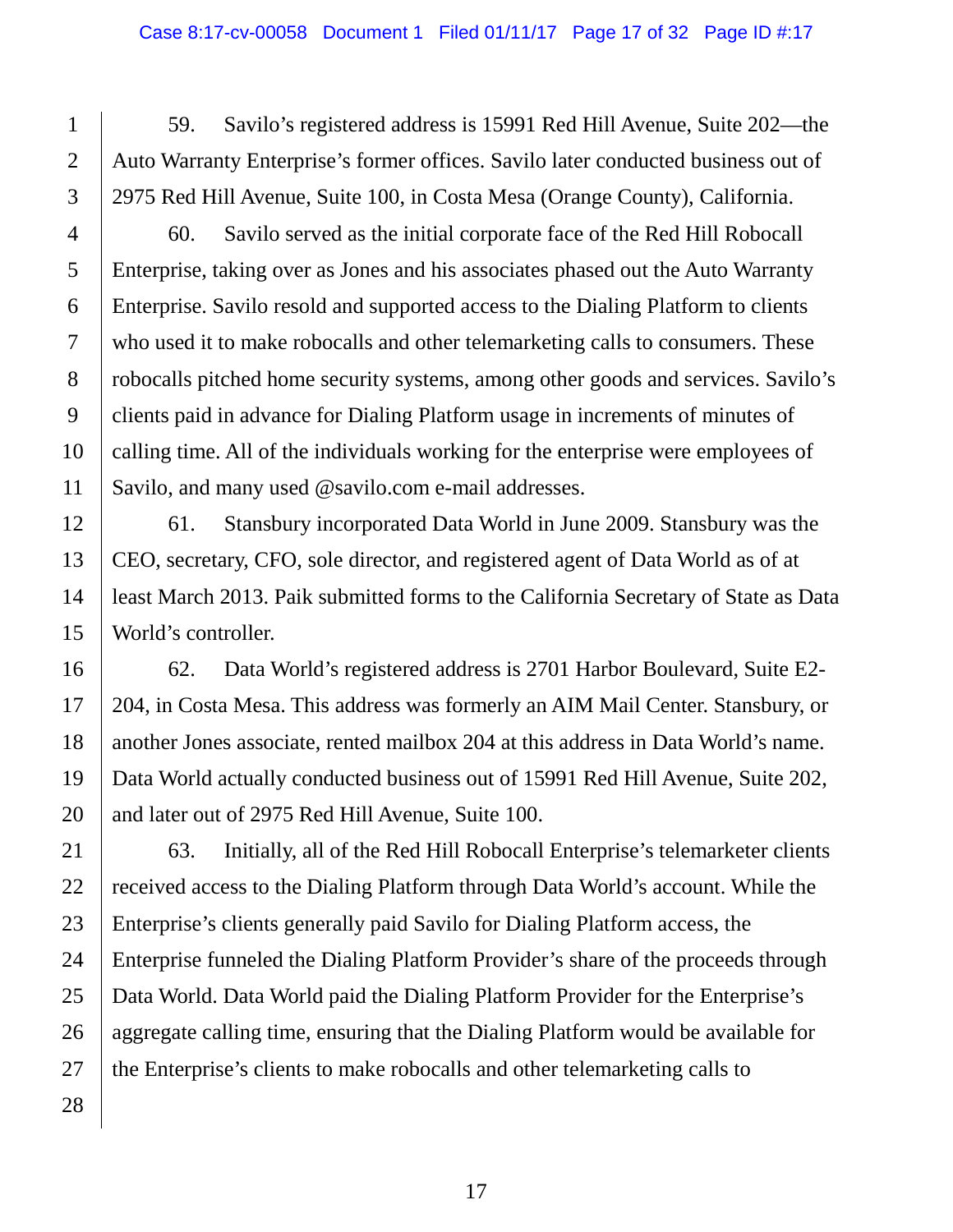consumers. In August 2012, Data World and the Dialing Platform Provider formalized their relationship in a contract.

64. Data World also engaged in another line of business—procuring and selling dialing lists and other consumer data to telemarketers and sellers. Many of Data World's consumer data clients also purchased access to the Dialing Platform through the Red Hill Robocall Enterprise, but some bought dialing lists and consumer data to use on other dialing platforms.

*— 2010: Velocity Information Formed —*

65. Oakley incorporated Velocity Information in September 2010. Oakley was the CEO, secretary, CFO, and sole director of Velocity Information as of at least July 2011.

66. Velocity Information's registered address is 2973 Harbor Boulevard, Suite 263, in Costa Mesa. This address is a UPS Store. Oakley, or another Jones associate, rented mailbox 263 at this address in Velocity Information's name. Velocity Information actually conducted business out of 15991 Red Hill Avenue, Suite 202, and later out of 2975 Red Hill Avenue, Suite 100.

67. Velocity Information served as another conduit to move money between the Red Hill Robocall Enterprise's telemarketer clients and the Dialing Platform Provider, although Velocity Information did not have a written contract with the Dialing Platform Provider. Velocity Information received prepayment for calling time from the Enterprise's clients and remitted the Dialing Platform Provider's share to the Dialing Platform Provider, generally through Data World, to keep the Enterprise's clients' robocalling and telemarketing operations going.

68. On January 17, 2012, Oakley dissolved Velocity Information.

69. In March 2012, a private plaintiff sued Velocity Information alleging that Velocity Information made robocalls in violation of the TCPA.

1

2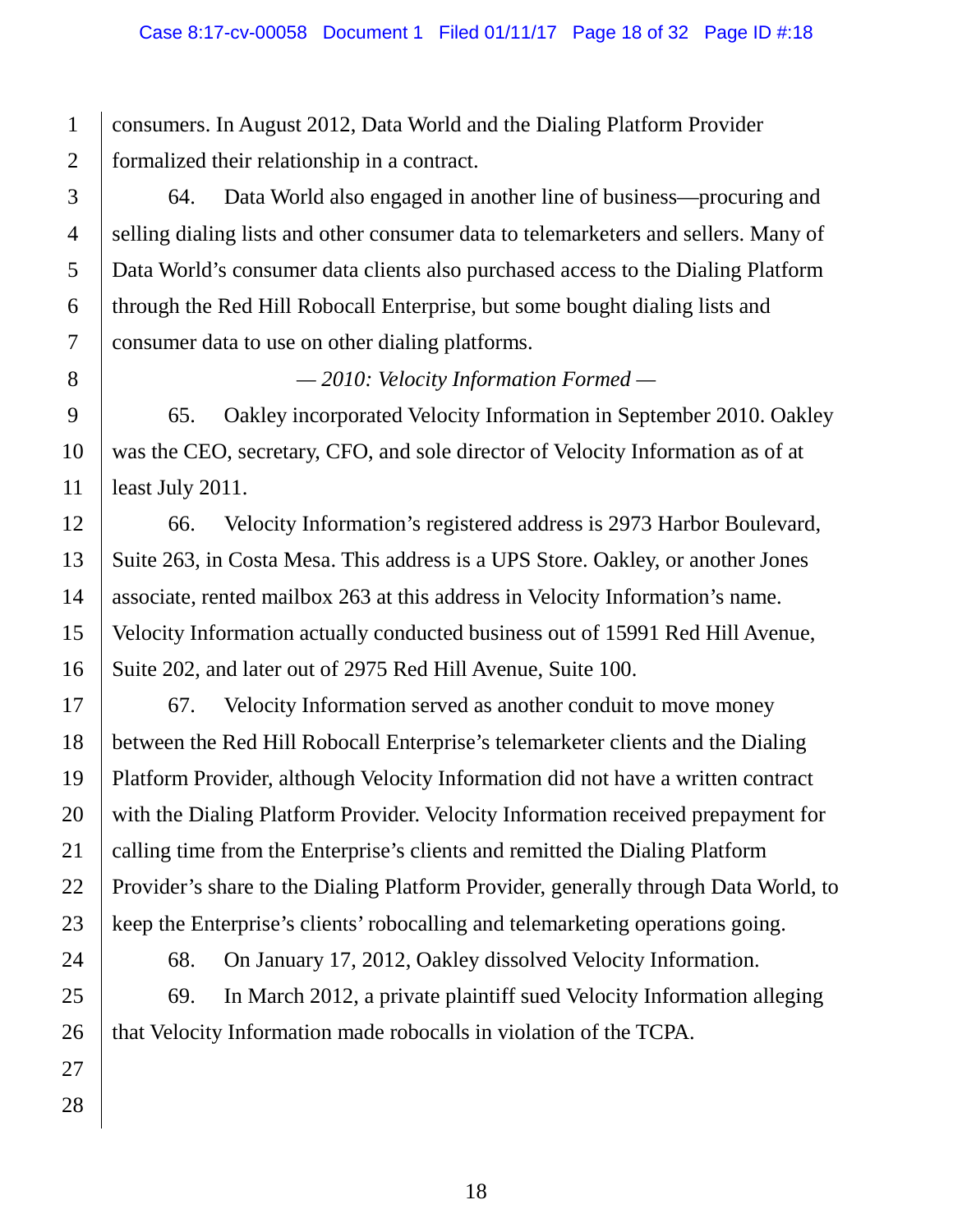*— 2011: Local Lighthouse and Allorey Formed —*

70. Oakley incorporated Local Lighthouse in March 2011. Oakley is the CEO and a director, and Paik is the Secretary, CFO, and a director of Local Lighthouse as of at least July 2015. Jones also has an ownership interest in Local Lighthouse.

71. Local Lighthouse's original registered address was 13681 Newport Avenue, Suite 8513, in Tustin. That address is a UPS Store. Oakley, or another Jones associate, rented mailbox [8-]513 at this address in Local Lighthouse's name. Local Lighthouse actually conducted business out of 15991 Red Hill Avenue, Suite 202, and later out of 2975 Red Hill Avenue, Suite 100, which is now its registered address.

72. Local Lighthouse represented a new business venture for the Red Hill Robocall Enterprise. Local Lighthouse sold search engine optimization ("SEO") and related services meant to increase the exposure of websites on the internet. Local Lighthouse telemarketed its services through robocalls it made via the Dialing Platform, through Data World's—and later Dial Soft's—Dialing Platform accounts. Thus while Local Lighthouse did not initially engage in the Dialing Platform resale and support business of the Red Hill Robocall Enterprise, it became a major internal customer of the Enterprise's services. And, later in Local Lighthouse's existence, it did enter into the Dialing Platform resale business.

73. Yoshioka first worked with the other Individual Defendants at Local Lighthouse in the summer of 2011, though he did not work for the Red Hill Robocall Enterprise on a permanent basis until May of 2013. Starting in May 2013, Yoshioka first worked for Local Lighthouse and then Secure Alliance before working for his own companies, Audacity and World Access.

74. Throughout 2015, numerous private plaintiffs sued Local Lighthouse in at least six putative class actions, each alleging that Local Lighthouse made robocalls in violation of the TCPA. In September 2015, Google sued Local

1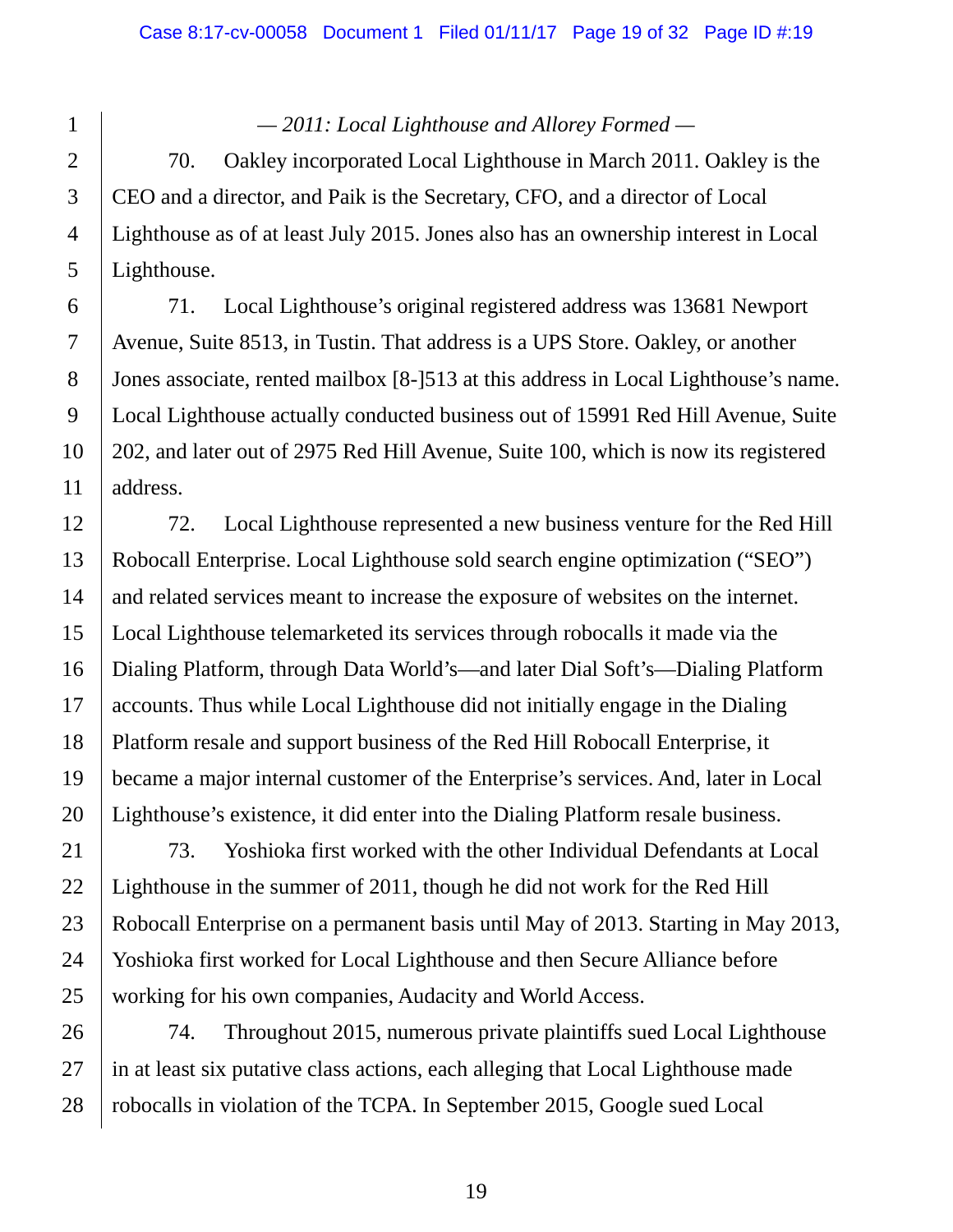Lighthouse, alleging several counts based on allegations that Local Lighthouse impersonates Google in its telemarketing.

75. Verallo incorporated Allorey in September 2011. Allorey is an anagram of Verallo, swapping the "v" for a "y." Verallo is the CEO, Secretary, CFO, sole director, and registered agent of Allorey as of at least December 2013.

76. Allorey's registered address is 2312 Park Avenue, Suite 123, in Tustin. That address is a UPS Store. Verallo rented mailbox 123 at that address in Allorey's name. Allorey actually conducted business out of 15991 Red Hill Avenue, Suite 202, and later out of 2975 Red Hill Avenue, Suite 100.

77. In addition to Allorey's role in the business of the Red Hill Robocall Enterprise, discussed below in paragraph 79, Allorey also paid many of Jones's personal expenses. Paik arranged these payments at Jones's request.

78. As Local Lighthouse's search engine optimization business grew through 2011, it replaced Savilo as the corporate nucleus of the Red Hill Robocall Enterprise. All of the individuals working for the Enterprise became employees of Local Lighthouse, and many used @locallighthouse.com e-mail addresses. Local Lighthouse paid all of the Individual Defendants, and it provided office space, computers, and supplies to the Red Hill Robocall Enterprise. Paik continued to provide accounting services and corporate governance for the entire Enterprise.

79. At the same time, Allorey began to emerge as the corporate face of the Red Hill Robocall Enterprise's business reselling access to and assisting with use of the Dialing Platform. The Enterprise's telemarketer clients paid Allorey for access to the Dialing Platform, and Allorey paid the Dialing Platform Provider its fees, although Allorey did not have any contractual relationships with the Dialing Platform Provider. By moving money between the Enterprise's clients and the Dialing Platform Provider, Allorey allowed the Enterprise's clients to continue robocalling and making other telemarketing calls through the Dialing Platform.

1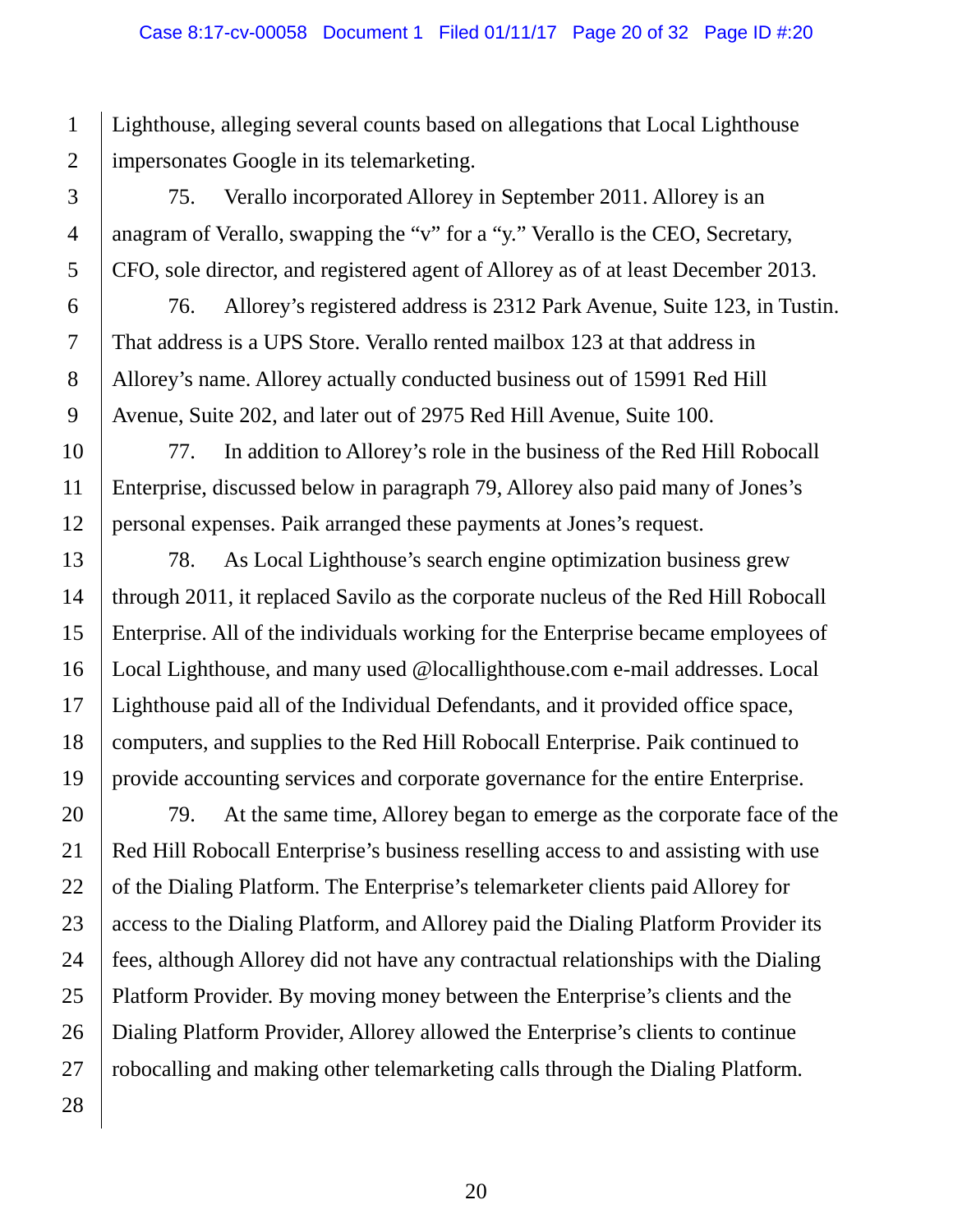80. Savilo also continued to play a similar role to Allorey through at least 2013, and Jones continued to use an @savilo.com e-mail address through 2015. Data World continued to be the only member of the Enterprise with a written contract with the Dialing Platform Provider until Dial Soft entered into contracts with the Dialing Platform Provider in 2013. Data World also continued in the consumer data business.

#### *— 2012: Secure Alliance Formed —*

81. Hall incorporated Secure Alliance in December 2012. Hall is the CEO, secretary, CFO, and sole director of Secure Alliance as of at least April 2015. Paik submitted forms to the California Secretary of State as Secure Alliance's controller.

82. Secure Alliance's registered address is 14252 Culver Drive, Suite A457, in Irvine (Orange County), California. This address is a UPS Store. Hall rented mailbox 457 at that address in Secure Alliance's name. Secure Alliance actually conducted business out of 15991 Red Hill Avenue, Suite 202, and later out of 2975 Red Hill Avenue, Suite 100.

83. Secure Alliance served as another Dialing Platform client-facing company, collecting revenues from telemarketers for their robocalling and other telemarketing via the Dialing Platform. Secure Alliance generally then transferred these revenues to Allorey or another company, which paid the Dialing Platform Provider in turn. Secure Alliance also procured caller ID numbers for Enterprise customers to share. Finally, pursuant to an agreement between Paik and Jones, Secure Alliance paid certain of Jones's personal expenses, including his rent.

## *— 2013: Dial Soft Formed —*

84. Dial Soft was incorporated in Nevada in June 2013. Dial Soft was never qualified to conduct business in California under California law. Verallo was the original president, secretary, treasurer, and sole director of Dial Soft; later Stansbury assumed those roles.

1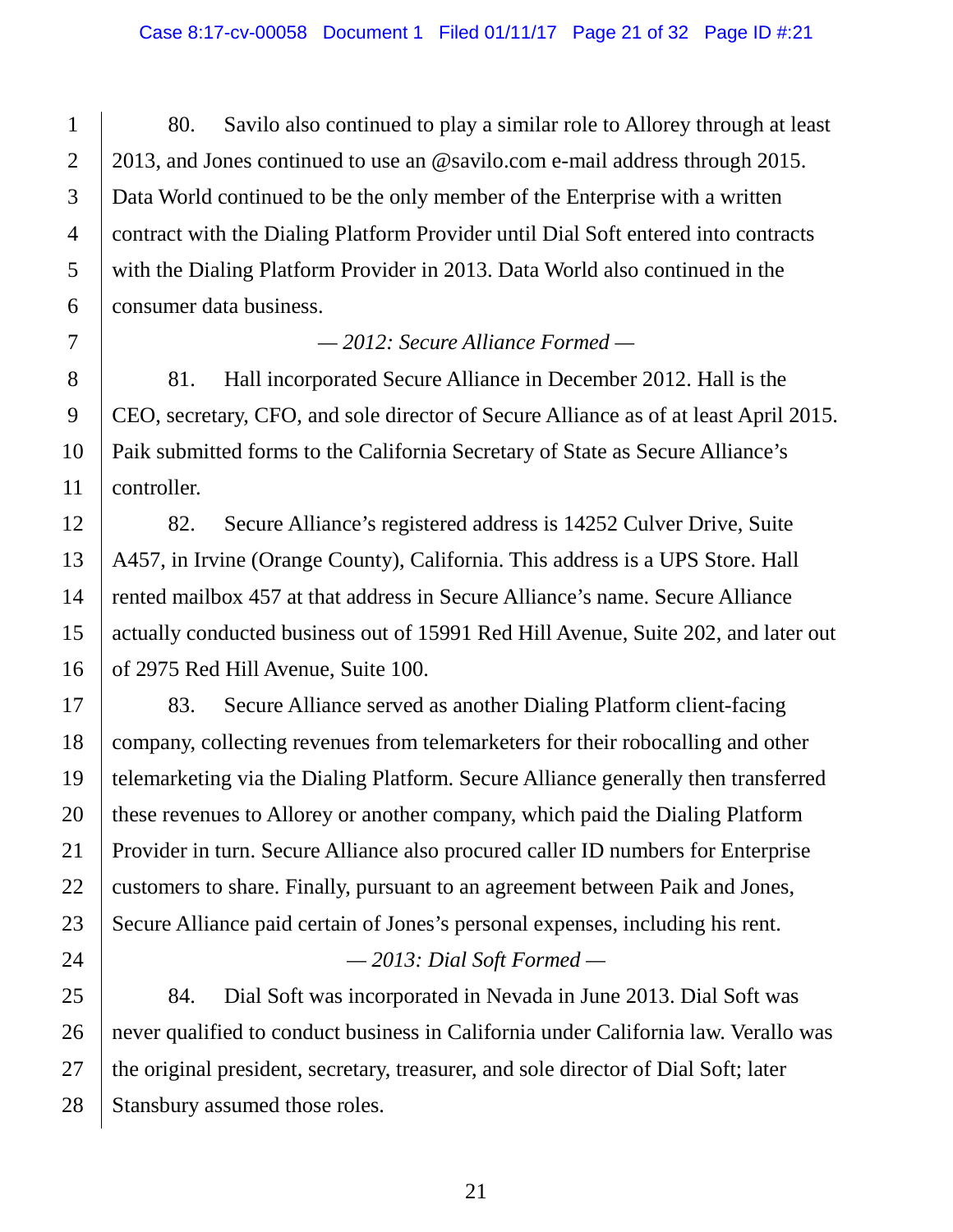85. Verallo's registered address as an officer of Dial Soft is 3843 South Bristol Street, Suite 3186, in Santa Ana (Orange County), California. This address is a UPS Store. Verallo rented mailbox [3-]186 at that address in Dial Soft's name. Dial Soft actually conducted business out of 15991 Red Hill Avenue, Suite 202, and later out of 2975 Red Hill Avenue, Suite 100.

86. Dial Soft gradually replaced Data World and Allorey as the Dialing Platform-facing company in the Red Hill Robocall Enterprise. In June 2013, Dial Soft entered into written contracts with the Dialing Platform Provider, signed by Verallo as Dial Soft's President. Dial Soft eventually became the Enterprise's sole payer to the Dialing Platform Provider. No matter which company in the Enterprise collected the clients' payments for their robocalling and other telemarketing on the Dialing Platform, all of the money owed to the Dialing Platform Provider was funneled through Dial Soft for payment. By 2015, Dial Soft was nothing more than a pass-through for almost every dollar of Dialing Platform fees the Enterprise paid.

87. On or about July 1, 2015, the State of Nevada revoked Dial Soft's incorporation for failure to comply with Nevada corporate law.

*— 2014: Digital Marketing Formed —*

88. Kinaman incorporated Digital Marketing in October 2014. Digital Marketing's registered address is 23785 El Toro, Suite 163 in Lake Forest (Orange County), California. That address is a UPS Store. Kinaman rented mailbox 163 at that address in Digital Marketing's name. Digital Marketing actually conducted business out of 15991 Red Hill Avenue, Suite 202, and later out of 2975 Red Hill Avenue, Suite 100.

28 89. At the beginning of 2015, Digital Marketing replaced all other companies in the Red Hill Robocall Enterprise as the primary telemarketer clientfacing company. Most of the Enterprise's telemarketer clients paid Digital Marketing for their robocalling and other telemarketing on the Dialing Platform. Digital Marketing would extract the Enterprise's cut and pass the money on to Dial

1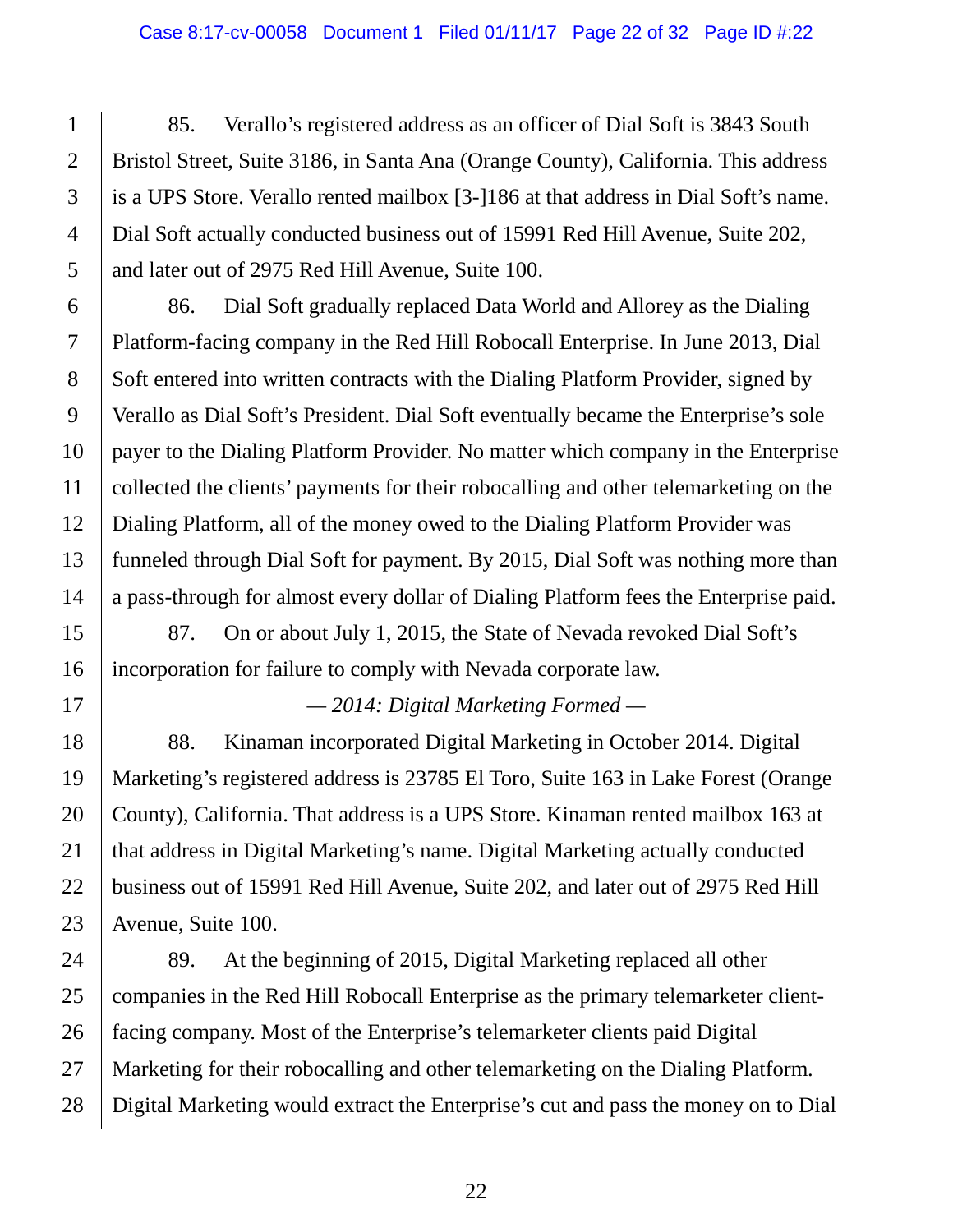Soft, which remitted almost every dollar it received from Digital Marketing to the Dialing Platform Provider. Digital Marketing also took over paying Jones's personal expenses, including credit card payments and his \$25,000 monthly rent for a home in a gated community in Newport Coast (Orange County), California. Though Fraley signed the lease for the home, Jones lived in it and Kinaman's company paid the rent—all as arranged between Jones and Paik.

#### *— 2015 —*

90. The Red Hill Robocall Enterprise had trouble staying together through 2015. Local Lighthouse's SEO business continued to grow in size through 2014 and 2015. Oakley and Paik managed Local Lighthouse, and Paik continued to keep the books for the rest of the Enterprise. Local Lighthouse started looking for an alternative to the Dialing Platform for its own telemarketing, as a first step to ending its dependence on other members of the Enterprise.

#### **The Jones Home Robocall Enterprise**

91. At the end of June 2015, the FTC issued Civil Investigative Demands to Jones, Paik, Verallo, and the Dialing Platform Provider, among others. Eric Oakley, Richard Paik, and Local Lighthouse subsequently cut ties with the other companies in Red Hill Robocall Enterprise, and the Enterprise ended. Mike Jones and his remaining associates including, at various times, Houston Fraley, Ray Verallo, Tyler Hall, Steve Stansbury, and Andrew Yoshioka, moved on to a new venture: the Jones Home Robocall Enterprise. These individual defendants operated the Jones Home Robocall Enterprise from at least July 2015 to May 2016. *— 2015 —*

92. After the breakup of the Red Hill Robocall Enterprise, Jones and his associates needed new shell companies and corporate bank accounts through which to move money from their telemarketing clients to the Dialing Platform Provider. For about the next ten months, they used two companies: Audacity and World Access, which together constitute the Jones Home Robocall Enterprise. As of the

1

2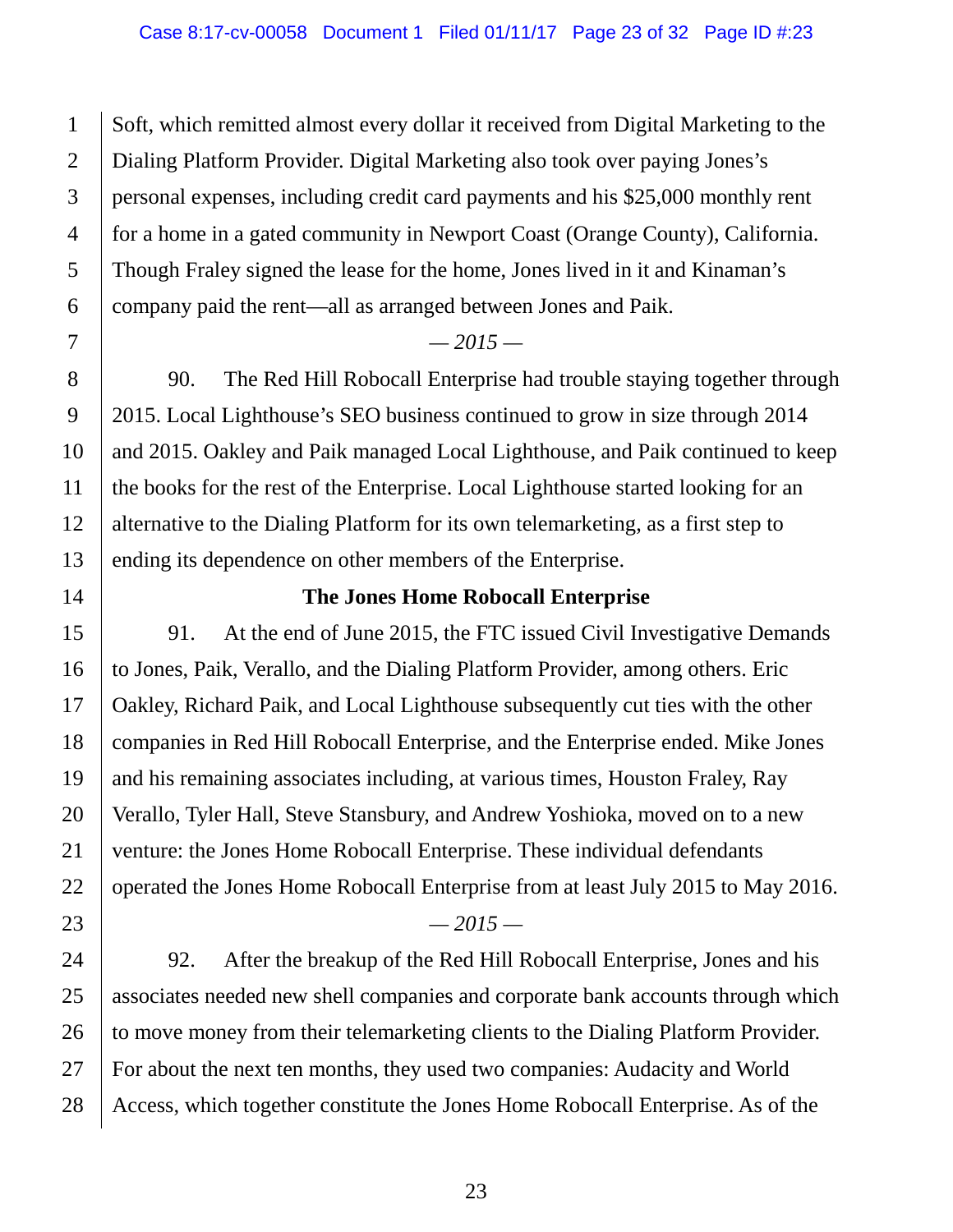1 breakup of the Red Hill Robocall Enterprise, the Jones Home Robocall Enterprise immediately replaced it, providing the same telemarketing services to the same clients.

93. Yoshioka and one of Jones's sons had previously organized Audacity in January 2014. Audacity's registered address is a residence in Irvine where, at the time of Audacity's organization, Jones and his son resided. Audacity later conducted business out of Jones's subsequent residence in Newport Coast.

94. At the end of 2014, Yoshioka started working for Mike Jones as his assistant and began to play a role in the financial operations of the Red Hill Robocall Enterprise, including moving money from the Enterprise's telemarketer clients to the Dialing Platform Provider through Dial Soft.

95. After the breakup of the Red Hill Robocall Enterprise, Yoshioka began using Audacity's bank accounts to pay the Dialing Platform Provider. Audacity immediately replaced Dial Soft as the sole payer to the Dialing Platform Provider.

96. Yoshioka had previously incorporated World Access in April 2015. World Access's registered address is 6789 Quail Hill Parkway, Suite 828, in Irvine. That address is an AIM Mail Center. Yoshioka rented mailbox 828 at that address, first in his own name, and then in World Access's name. World Access actually conducted business out of Jones's residence in Newport Coast.

97. After World Access opened bank accounts, it eventually replaced Audacity as the Jones Home Robocall Enterprise's payer to the Dialing Platform Provider. In early- to mid-2016, Jones and his associates entered into talks with the Dialing Platform Provider to negotiate new contracts to have World Access replace Dial Soft in the 2013 contracts with the Dialing Platform Provider.

28 98. World Access also became a lead generator for a home security system marketing and installation company, referred to herein as the Home Security Company. The Home Security Company had previously settled a lawsuit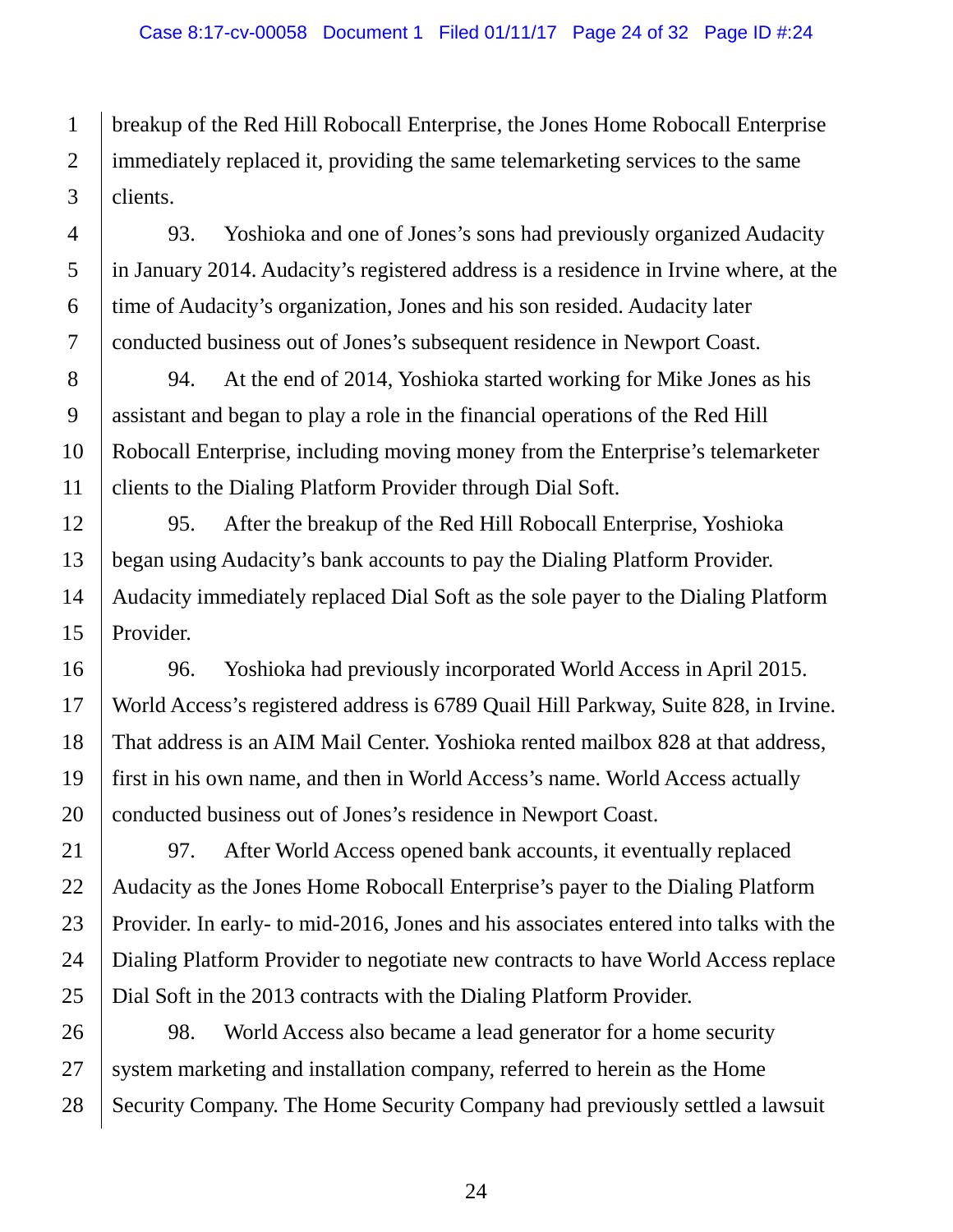1 brought by the United States, on behalf of the FTC, alleging that the Home Security Company had violated the TSR. Pursuant to the stipulated judgment entered in that action, the Home Security Company sent Yoshioka, on behalf of World Access, a copy of the judgment that mandated compliance with the TSR and informed him that World Access would have to comply with the judgment as a condition of doing business with the Home Security Company. Yoshioka acknowledged receipt of the judgment and confirmed he would abide by it.

99. World Access used the Jones Home Robocall Enterprise's access to the Dialing Platform to attempt to procure leads to sell to the Home Security Company by making calls on the Dialing Platform. Thus World Access became a major internal customer of the Enterprise's services.

#### *— 2016 —*

100. In the course of its ongoing investigation through mid-2016, the FTC issued additional Civil Investigative Demands, subpoenas, and other requests to the Dialing Platform Provider and the Home Security Company, among others. Subsequently, on May 4, 2016, the Dialing Platform Provider terminated its relationship with Defendants. Also on May 4, 2016, the Home Security Company terminated its relationship with World Access. With those terminations, the Jones Home Robocall Enterprise ended.

#### **The Enterprises' Calls**

101. The Red Hill and Jones Home Robocall Enterprises assisted their telemarketer clients in bombarding American consumers with billions of illegal robocalls.

102. For example, in just the first quarter 2014, the Red Hill Robocall Enterprise assisted its clients in placing more than 329 million outgoing telephone calls—mostly robocalls—to phone numbers in all fifty states and the District of Columbia. In just the first quarter of 2015, the Enterprise assisted its clients in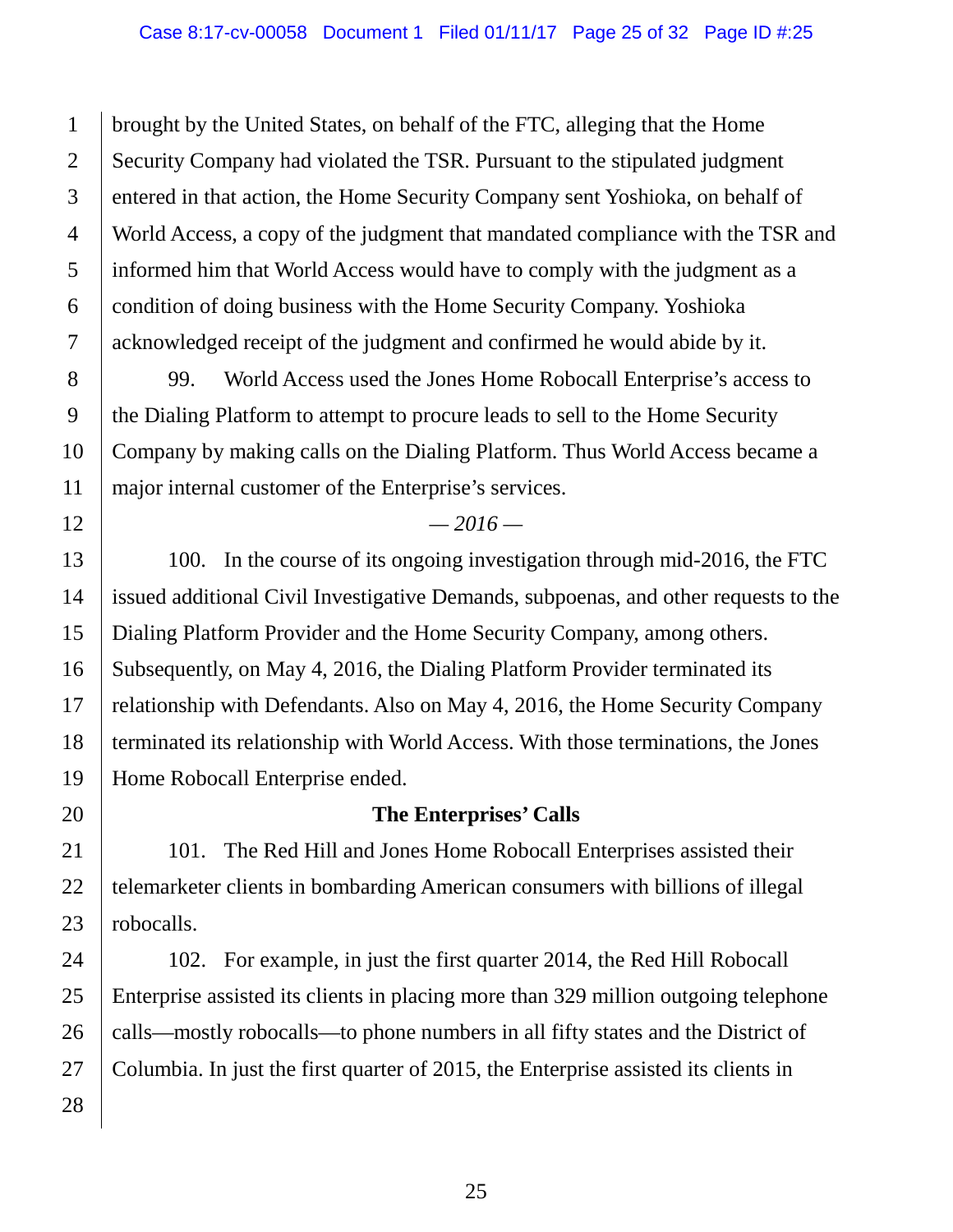making more than 222 million outgoing telephone calls—again, mostly robocalls—to phone numbers in all fifty states and the District of Columbia.

103. The Jones Home Robocall Enterprise simply assumed the operations of the Red Hill Robocall Enterprise after the latter broke up, assisting many of the same clients in placing the same kind and volume of calls.

104. At least half of the Red Hill and Jones Home Robocall Enterprises' calls were for the purpose of soliciting sales from consumers, with a smaller percentage allegedly made to small business owners. Among the Enterprises' biggest customers were home security lead generators. The Enterprise allowed these companies to use the Dialing Platform to make millions of robocalls attempting to identify consumers in the market for a home security system. The lead generators then sold qualifying consumers' contact information to home security companies or other marketers, resulting in even more calls to the consumers. World Access also served as a home security lead generator, attempting to procure leads to sell directly to the Home Security Company by making its own lead generation calls on the Dialing Platform.

105. Approximately 32.9 million of the outbound calls from the first quarter of 2014 were made to phone numbers listed on the National DNC Registry. In the first quarter of 2015, approximately 40.3 million of the outbound calls were made to phone number listed on the National Do Not Call Registry.

106. Calls facilitated by the Red Hill and Jones Home Robocall Enterprises have led consumers to file more than 30,000 complaints with the FTC and its enforcement partners. Consumers complain of receiving robocalls from the Enterprises, and of receiving calls despite being on the National DNC Registry.

107. Defendants helped the Enterprises' clients turn off automated features embedded in the dialing platform that would have prevented calls to numbers on the National Do Not Call Registry. They also helped their clients avoid dialing numbers associated with law enforcement agencies or known class action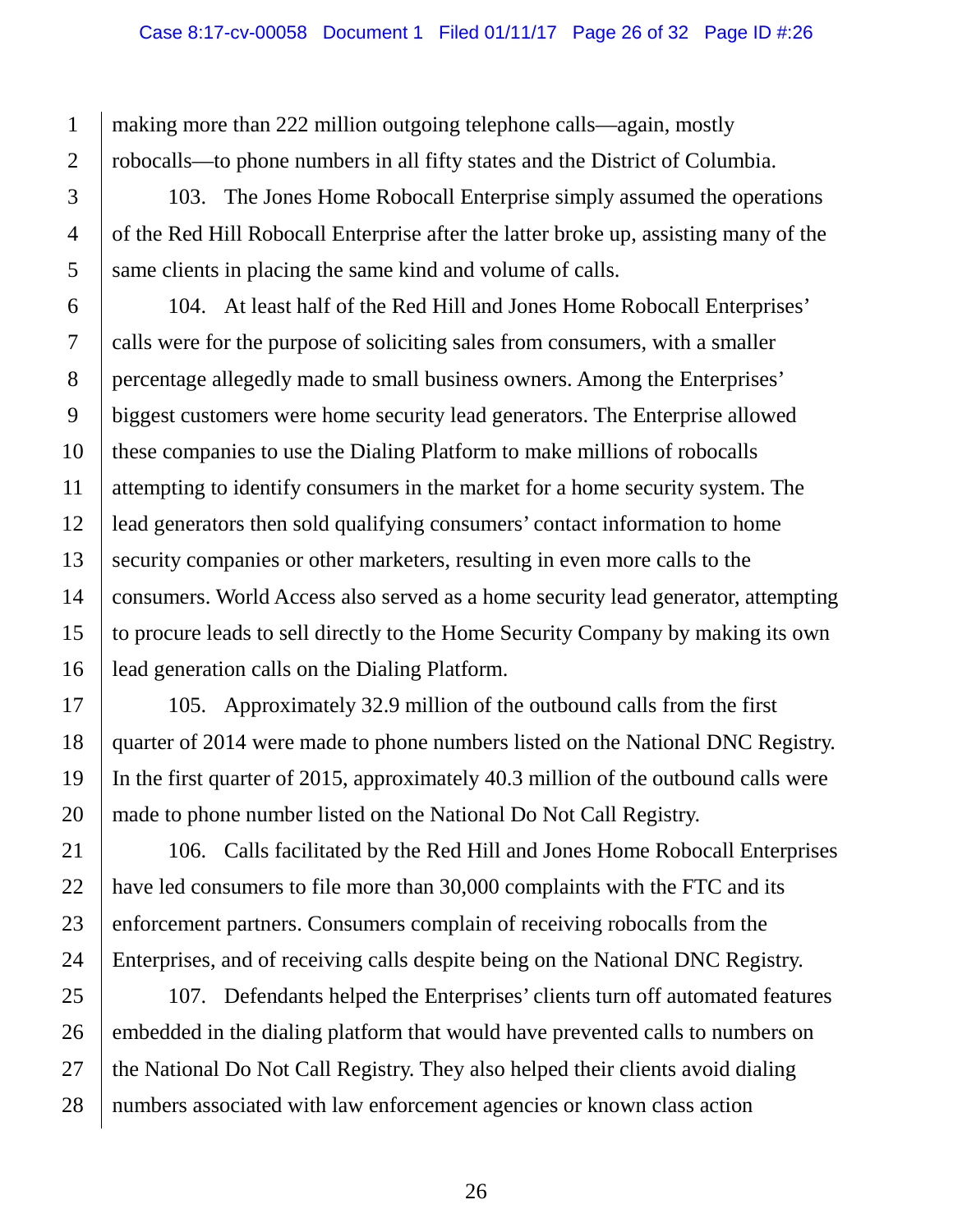plaintiffs. For example, in December 2013 Jones sent an e-mail message to the dialing platform provider with the subject "ftc staff dnc," attaching a list of every phone number at the Federal Trade Commission and asking for a report on whether calls had been made to those numbers.

## **VIOLATIONS OF THE TELEMARKETING SALES RULE**

108. Defendants have provided substantial assistance or support to "telemarketer[s]" engaged in "telemarketing," as defined by the TSR, 16 C.F.R. § 310.2.

109. In numerous instances since September 1, 2009, the Red Hill and Jones Home Robocall Enterprises' clients made outbound telephone calls that delivered prerecorded messages to induce the sale of goods or services when the persons to whom these telephone calls were made had not expressly agreed, in writing, to authorize the seller to place prerecorded calls to such person.

110. In numerous instances, the Red Hill and Jones Home Robocall Enterprises' clients initiated telephone calls to telephone numbers on the National DNC Registry to induce the purchase of goods or services.

111. In numerous instances, the Red Hill and Jones Home Robocall Enterprises' clients did not transmit or cause to be transmitted to caller identification services the telephone number and name of the telemarketer making the call, or the customer service number and name of the seller on whose behalf the telemarketer called.

112. Defendants, including the Red Hill Robocall Enterprise Defendants and Jones Home Robocall Enterprise Defendants, knew, or consciously avoided knowing, that their clients were making the calls described in paragraphs 109 to 111.

113. At various times between at least March 2009 and July 2015, Jones, Paik, Oakley, Fraley, Verallo, Hall, Kinaman, and Stansbury provided substantial assistance and support to the Red Hill Robocall Enterprise's clients by, among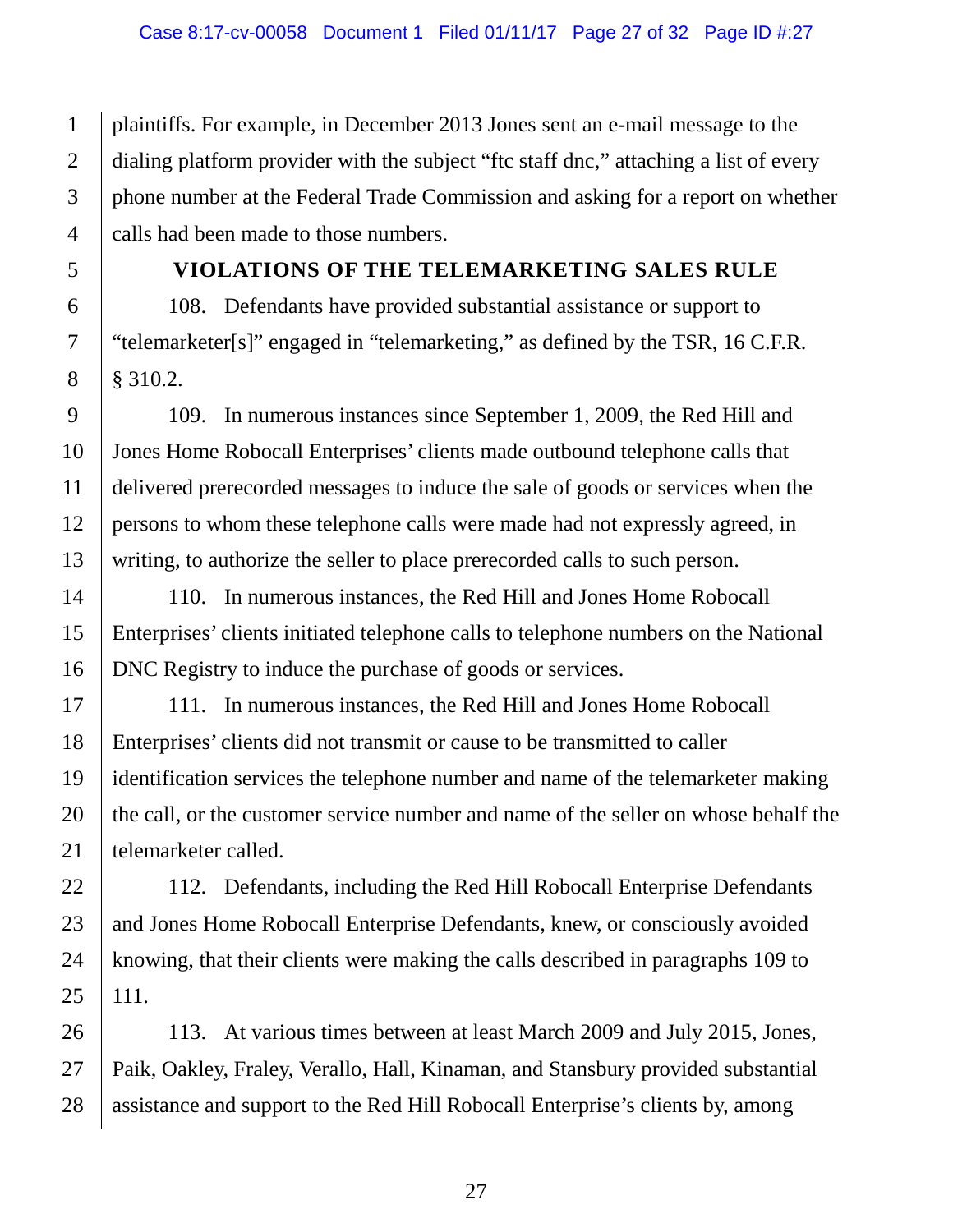2 other things, engaging in the Enterprise and its conduct as set forth herein, even though these Defendants knew or consciously avoided knowing that the Enterprises' clients were engaged in conduct that violated Section 310.4 of the TSR.

114. At various times between at least May 2013 and July 2015, Yoshioka provided substantial assistance and support to the Red Hill Robocall Enterprise's clients by, among other things, engaging in the Enterprise and its conduct as set forth herein, even though Yoshioka knew or consciously avoided knowing that the Enterprise's clients were engaged in conduct that violated Section 310.4 of the TSR.

115. Between at least March 2009 and July 2015, Savilo provided substantial assistance and support to the Red Hill Robocall Enterprise's clients by, among other things, engaging in the Enterprise and its conduct as set forth herein, even though Savilo knew or consciously avoided knowing that the Enterprise's clients were engaged in conduct that violated Section 310.4 of the TSR.

116. Between at least June 2009 and July 2015, Data World provided substantial assistance and support to the Red Hill Robocall Enterprise's clients by, among other things, engaging in the Enterprise and its conduct as set forth herein, even though Data World knew or consciously avoided knowing that the Enterprise's clients were engaged in conduct that violated Section 310.4 of the TSR.

117. Between at least September 2010 and January 2012, Velocity Information provided substantial assistance and support to the Red Hill Robocall Enterprise's clients by, among other things, engaging in the Enterprise and its conduct as set forth herein, even though Velocity Information knew or consciously avoided knowing that the Enterprise's clients were engaged in conduct that violated Section 310.4 of the TSR.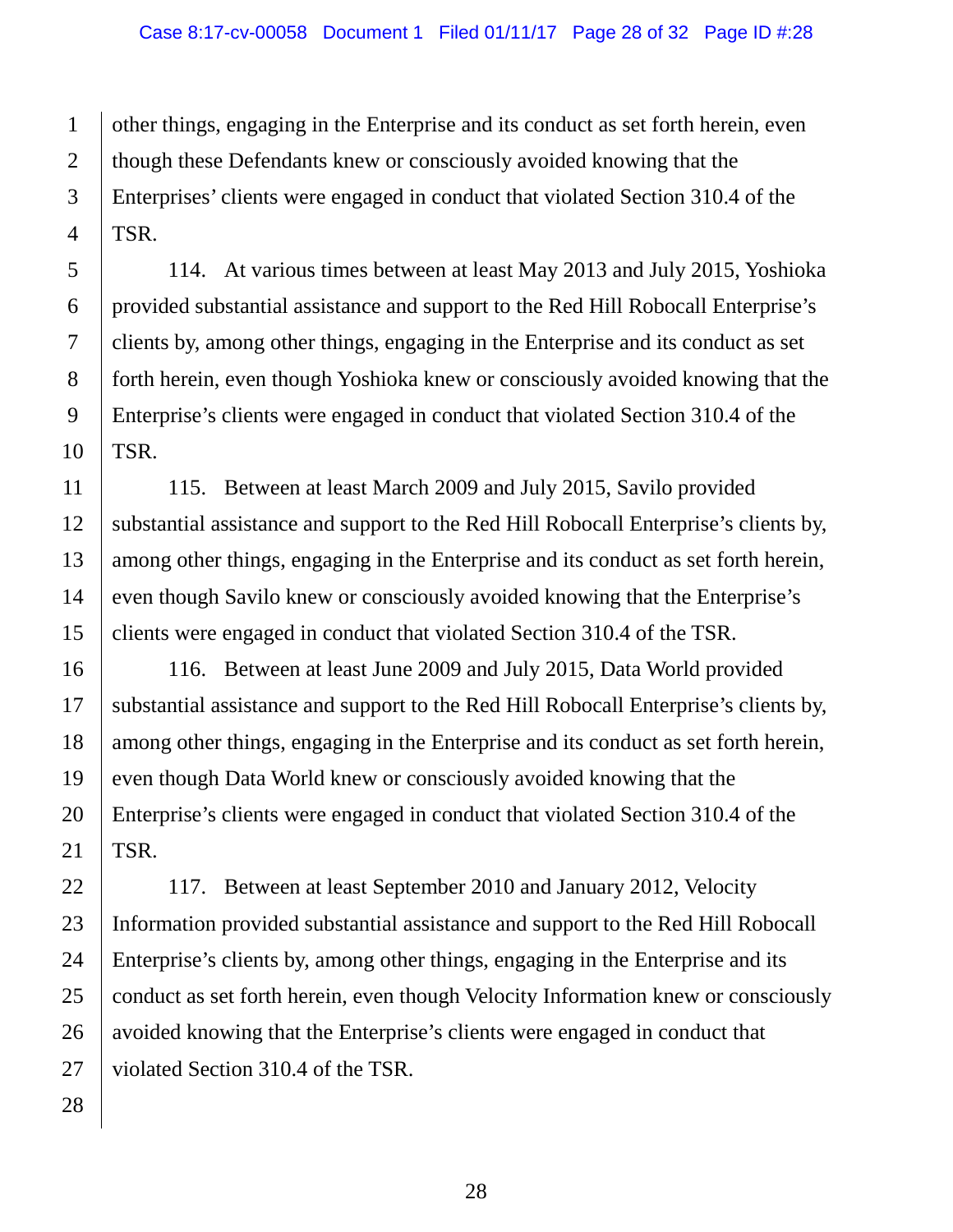118. Between at least March 2011 and July 2015, Local Lighthouse provided substantial assistance and support to the Red Hill Robocall Enterprise's clients by, among other things, engaging in the Enterprise and its conduct as set forth herein, even though Local Lighthouse knew or consciously avoided knowing that the Enterprise's clients were engaged in conduct that violated Section 310.4 of the TSR.

119. Between at least September 2011 and July 2015, Allorey provided substantial assistance and support to the Red Hill Robocall Enterprise's clients by, among other things, engaging in the Enterprise and its conduct as set forth herein, even though Allorey knew or consciously avoided knowing that the Enterprise's clients were engaged in conduct that violated Section 310.4 of the TSR.

120. Between at least December 2012 and July 2015, Secure Alliance provided substantial assistance and support to the Red Hill Robocall Enterprise's clients by, among other things, engaging in the Enterprise and its conduct as set forth herein, even though Secure Alliance knew or consciously avoided knowing that the Enterprise's clients were engaged in conduct that violated Section 310.4 of the TSR.

121. Between at least June 2013 and July 2015, Dial Soft provided substantial assistance and support to the Red Hill Robocall Enterprise's clients by, among other things, engaging in the Enterprise and its conduct as set forth herein, even though Dial Soft knew or consciously avoided knowing that the Enterprise's clients were engaged in conduct that violated Section 310.4 of the TSR.

122. Between at least October 2014 and July 2015, Digital Marketing provided substantial assistance and support to the Red Hill Robocall Enterprise's clients by, among other things, engaging in the Enterprise and its conduct as set forth herein, even though Digital Marketing knew or consciously avoided knowing that the Enterprise's clients were engaged in conduct that violated Section 310.4 of the TSR.

1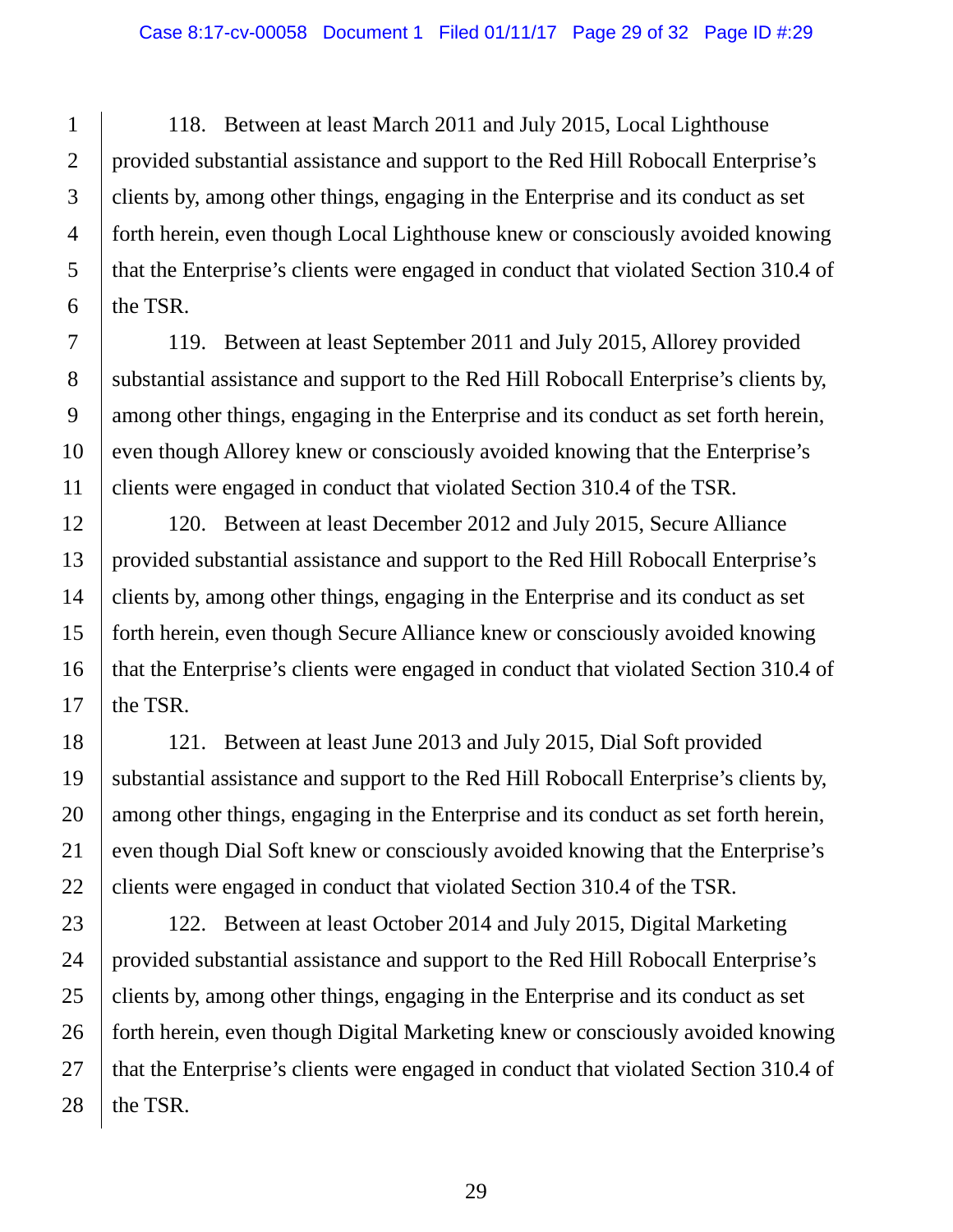123. At various times between at least July 2015 and May 2016, Audacity, World Access, Jones, Fraley, Verallo, Hall, Stansbury, and Yoshioka provided substantial assistance and support to the Jones Home Robocall Enterprise's clients by, among other things, engaging in the Enterprise and its conduct as set forth herein, even though these Defendants knew or consciously avoided knowing that the Enterprises' clients were engaged in conduct that violated Section 310.4 of the TSR.

# **Count I Assisting and Facilitating Abusive Telemarketing Acts or Practices in Violation of the Telemarketing Sales Rule (Against the Red Hill Robocall Enterprise Defendants)**

124. In numerous instances, the Red Hill Robocall Enterprise Defendants have provided substantial assistance or support, as described in paragraphs 46 through 123, as applicable, to telemarketers whom Defendants knew or consciously avoided knowing were engaged in conduct that violated § 310.4 of the TSR.

125. Defendants' substantial assistance or support, as alleged in Paragraph 124, above, violates the TSR, 16 C.F.R. § 310.3(b).

# **Count II**

# **Assisting and Facilitating Abusive Telemarketing Acts or Practices in Violation of the Telemarketing Sales Rule (Against the Jones Home Robocall Enterprise Defendants)**

126. In numerous instances, the Jones Home Robocall Enterprise Defendants have provided substantial assistance or support, as described in paragraphs 46 through 123, as applicable, to telemarketers whom Defendants knew or consciously avoided knowing were engaged in conduct that violated § 310.4 of the TSR.

1

2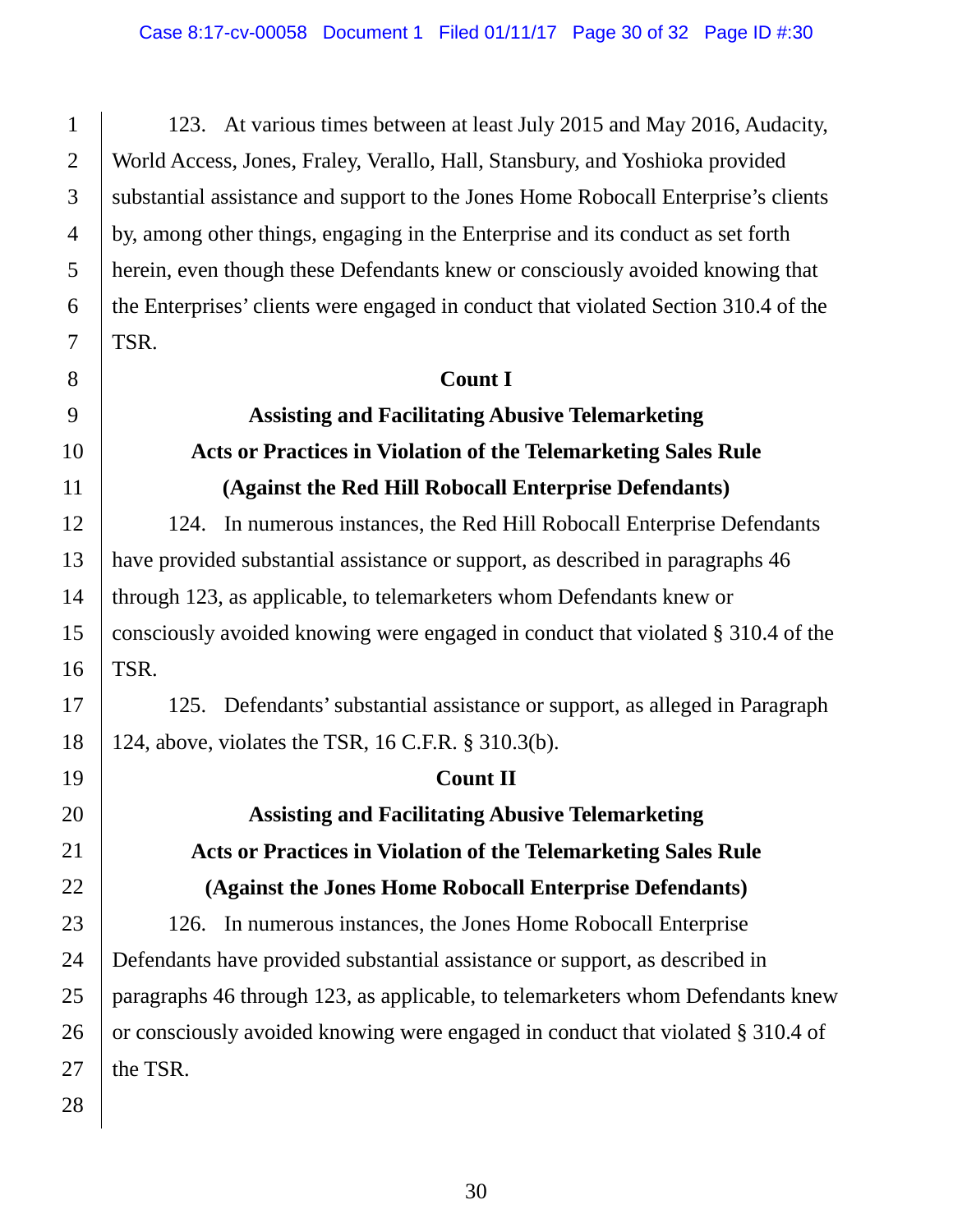127. Defendants' substantial assistance or support, as alleged in Paragraph 126, above, violates the TSR, 16 C.F.R. § 310.3(b).

**CONSUMER INJURY**

of Defendants' violations of the TSR. Absent injunctive relief by this Court,

128. Consumers have suffered and will continue to suffer injury as a result

# 3 4 5 6 7 8

1

2

#### **THIS COURT'S POWER TO GRANT RELIEF**

Defendants are likely to continue to injure consumers and harm the public interest.

129. Section 13(b) of the FTC Act, 15 U.S.C. § 53(b), empowers this Court to grant injunctive and such other relief as the Court may deem appropriate to halt and redress violations of any provision of law enforced by the FTC.

130. Section  $5(m)(1)(A)$  of the FTC Act, 15 U.S.C. §  $45(m)(1)(A)$ , as modified by Section 4 of the Federal Civil Penalties Inflation Adjustment Act of 1990, 28 U.S.C. § 2461, as amended, and as implemented by 16 C.F.R. § 1.98(d), authorizes this Court to award monetary civil penalties of up to \$11,000 for each violation of the TSR on or before February 9, 2009, *see* 16 C.F.R. § 1.98(d) (2009), and up to \$16,000 for each violation of the TSR after February 9, 2009, *see* 16 C.F.R. § 1.98(d) (2016). Defendants' violations of the TSR were committed with the knowledge required by Section  $5(m)(1)(A)$  of the FTC Act, 15 U.S.C.  $§ 45(m)(1)(A).$ 

131. This Court, in the exercise of its equitable jurisdiction, may award ancillary relief to prevent and remedy any violation of the TSR and the FTC Act.

#### **PRAYER FOR RELIEF**

Wherefore, Plaintiff FTC, pursuant to Sections  $5(a)$ ,  $5(m)(1)(A)$ , and  $13(b)$ of the FTC Act, 15 U.S.C.  $\S$  45(a), 45(m)(1)(A), and 53(b), and the Court's own equitable powers, requests that this Court:

A. Enter judgment against Defendants and in favor of Plaintiff for each violation alleged in this Complaint;